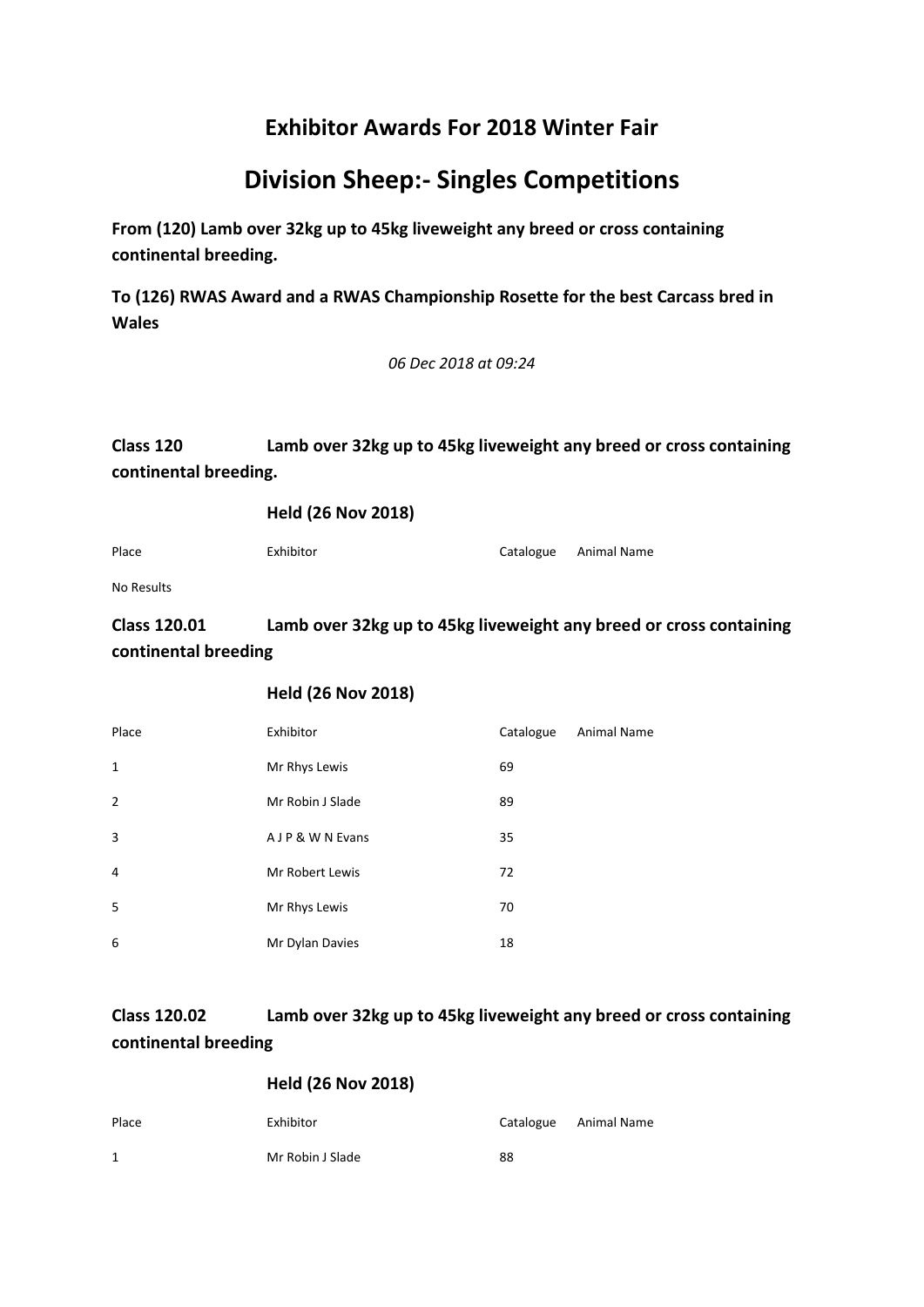| 2              | IT Davies & Son      | 11 |
|----------------|----------------------|----|
| 3              | Mrs Catrin George    | 43 |
| $\overline{4}$ | Miss Liz Davies      | 26 |
| -5             | <b>Geraint Evans</b> | 39 |
| 6              | P & C Houldey        | 51 |

# **Class 120.03 Lamb over 32kg up to 45kg liveweight any breed or cross containing continental breeding.**

#### **Held (26 Nov 2018)**

| Place          | Exhibitor                        | Catalogue | Animal Name |
|----------------|----------------------------------|-----------|-------------|
| $\mathbf{1}$   | Mr Thomas Gareth Jones           | 64        |             |
| $\overline{2}$ | D E Morgan & Co                  | 78        |             |
| 3              | IT Davies & Son                  | 12        |             |
| 4              | Mr Rhys Lewis                    | 68        |             |
| .5             | David & Nicola Jones             | 58        |             |
| 6              | <b>Mssrs Shan Rosalind Jones</b> | 62        |             |

# **Class 120.04 Lamb over 32kg up to 45kg liveweight any breed or cross containing continental breeding.**

# **Held (26 Nov 2018)**

| Place                    | Exhibitor                      | Catalogue | <b>Animal Name</b> |
|--------------------------|--------------------------------|-----------|--------------------|
| $\mathbf{1}$             | Mr & Mrs Gwynne & Linda Davies | 24        |                    |
| $\overline{\phantom{0}}$ | P & C Houldey                  | 53        |                    |
| 3                        | A J P & W N Evans              | 37        |                    |
| 4                        | Mr & Mrs Neil Dillon           | 31        |                    |
| .5                       | <b>B Blandford &amp; Sons</b>  | 4         |                    |
| 6                        | Mr & Mrs W A & A J Windsor     | 96        |                    |

**Class 120.05 Lamb over 32kg up to 45kg liveweight any breed or cross containing continental breeding.**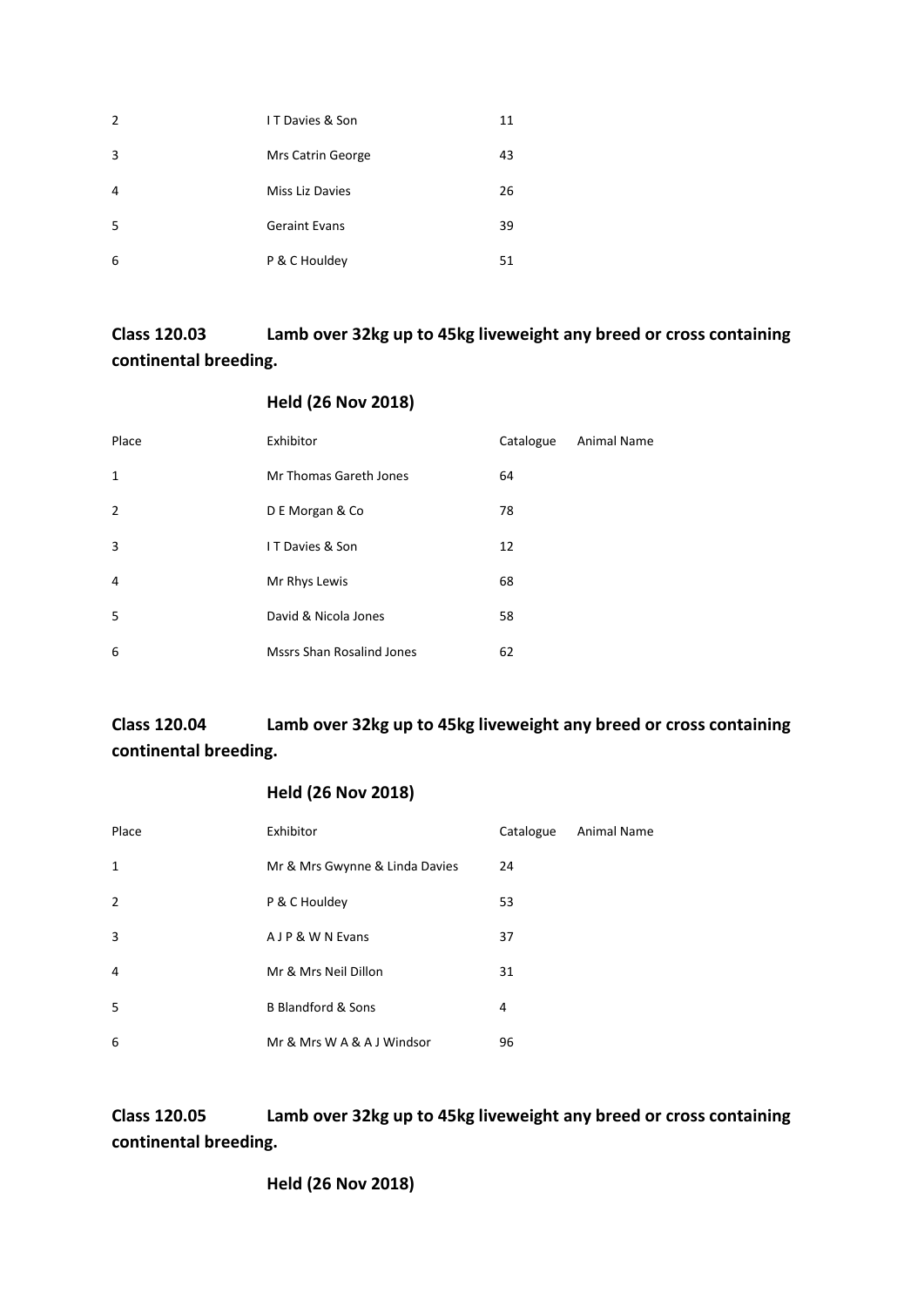| Place          | Exhibitor                     | Catalogue | Animal Name |
|----------------|-------------------------------|-----------|-------------|
| 1              | Mr Dafydd Lewis               | 66        |             |
| $\overline{2}$ | <b>B Blandford &amp; Sons</b> | 5         |             |
| 3              | Mr & Mrs W A & A J Windsor    | 97        |             |
| 4              | <b>Geraint Evans</b>          | 38        |             |

# **Class 121 Lamb over 32kg up to 45kg liveweight any breed or cross NOT containing any continental breeding.**

# **Held (26 Nov 2018)**

| Place          | Exhibitor                                | Catalogue | <b>Animal Name</b> |
|----------------|------------------------------------------|-----------|--------------------|
| $\mathbf{1}$   | Messrs Wakeham - Dawson & Harmer         | 124       |                    |
| $\overline{2}$ | Mr Dylan Davies                          | 105       |                    |
| 3              | Miss Louise Crowther and Mr Matthew Gray |           | 103                |
| 4              | D S & P Humphrey                         | 112       |                    |
| -5             | J M & S M Rowlands                       | 122       |                    |
| 6              | Goodwood Estate Co Ltd                   | 108       |                    |

**Class 122 Lamb up to and including 32kg liveweight any Pure Native Mountain or Native Hill breed. (Breeds as per Pure Mountain - Hill and Upland Breed Section).**

|                | <b>Held (26 Nov 2018)</b>                                         |           |             |
|----------------|-------------------------------------------------------------------|-----------|-------------|
| Place          | Exhibitor                                                         | Catalogue | Animal Name |
| $\mathbf{1}$   | J M & S M Rowlands                                                | 136       |             |
| $\overline{2}$ | Mr Kevin Davies                                                   | 130       |             |
|                |                                                                   |           |             |
| Class 123      | Lamb up to and including 32kg liveweight any other breed or cross |           |             |
|                |                                                                   |           |             |
|                | <b>Held (26 Nov 2018)</b>                                         |           |             |
| Place          | Exhibitor                                                         | Catalogue | Animal Name |
| $\mathbf{1}$   | Mr Mike Carter                                                    | 137       |             |
| 2              | Mr Dafydd Lewis                                                   | 152       |             |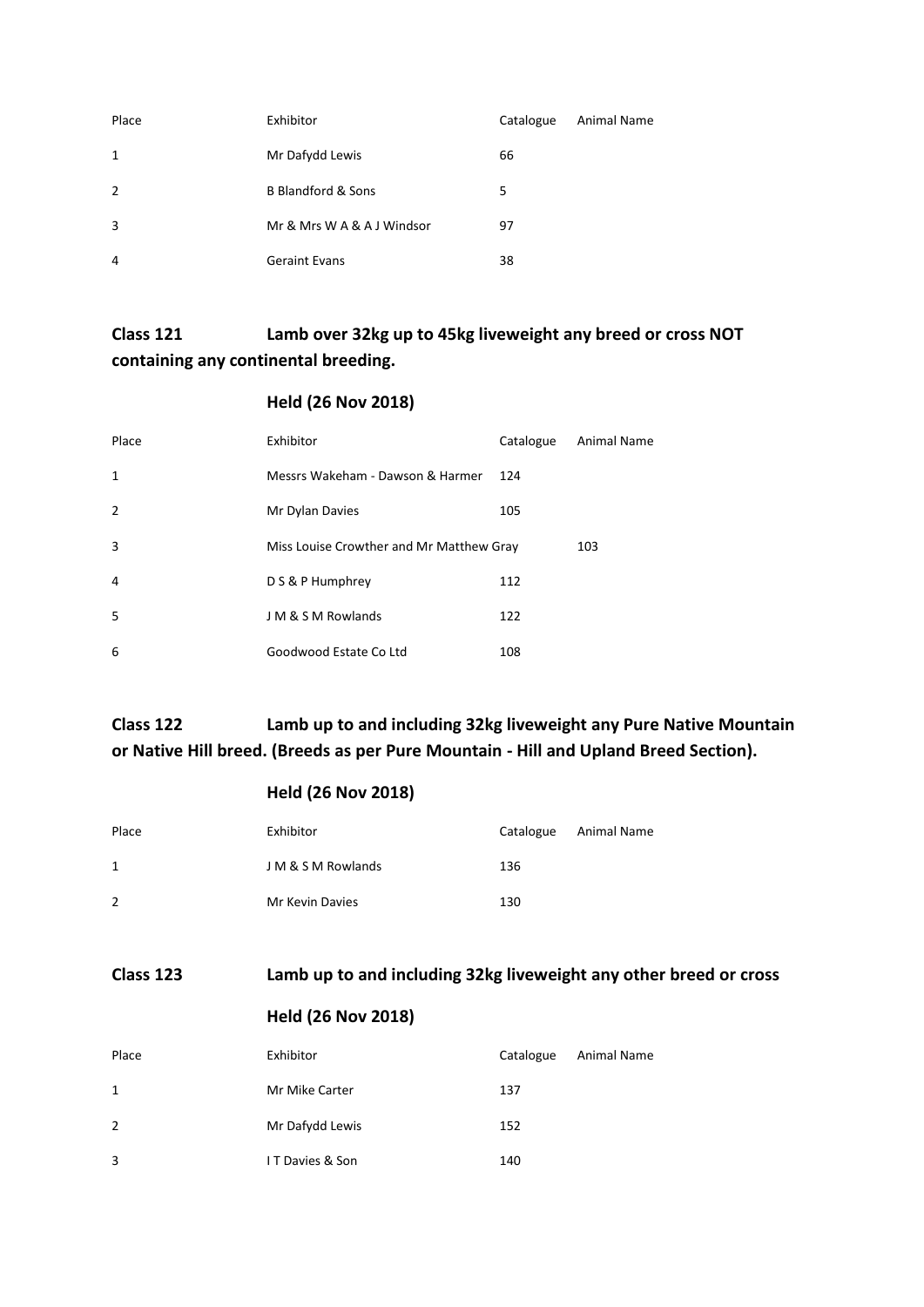| 4  | Mr Rhys Lewis          | 153 |
|----|------------------------|-----|
| -5 | P & C Houldey          | 147 |
| -6 | Mr Thomas Gareth Jones | 151 |

| <b>Class 123.01</b> | Lamb up to and including 32kg liveweight any other breed or cross.<br><b>Held (26 Nov 2018)</b> |           |             |
|---------------------|-------------------------------------------------------------------------------------------------|-----------|-------------|
|                     |                                                                                                 |           |             |
| Place               | Exhibitor                                                                                       | Catalogue | Animal Name |

#### No Results

# **Class 124 Lamb Any Pure Native Mountain or Native Hill breed any weight over 32kg (Breeds as per Pure Mountain – Hill and Upland Breed Section)**

#### **Held (26 Nov 2018)**

| Place          | Exhibitor            | Catalogue | <b>Animal Name</b> |
|----------------|----------------------|-----------|--------------------|
| $\mathbf{1}$   | Mr Stephen Nicholls  | 170       |                    |
| $\overline{2}$ | Mr Kevin Davies      | 162       |                    |
| 3              | <b>Geraint Evans</b> | 164       |                    |
| 4              | IT Davies & Son      | 161       |                    |
| 5              | J M & S M Rowlands   | 172       |                    |

**Class 125 RWAS Trophy, RWAS award, Certificate, rosette and £100 for the Supreme Champion. RWAS award, Certificate, rosette and £50 for the Reserve Supreme Champion.**

#### **Held (26 Nov 2018)**

| Place | Exhibitor                      | Catalogue | Animal Name |
|-------|--------------------------------|-----------|-------------|
| 1     | Mr & Mrs Gwynne & Linda Davies | 24        |             |
| 2     | Mr Robin J Slade               | 88        |             |
|       |                                |           |             |

**Class 126 RWAS Award and a RWAS Championship Rosette for the best Carcass bred in Wales**

**Held (26 Nov 2018)**

Place Exhibitor Exhibitor Catalogue Animal Name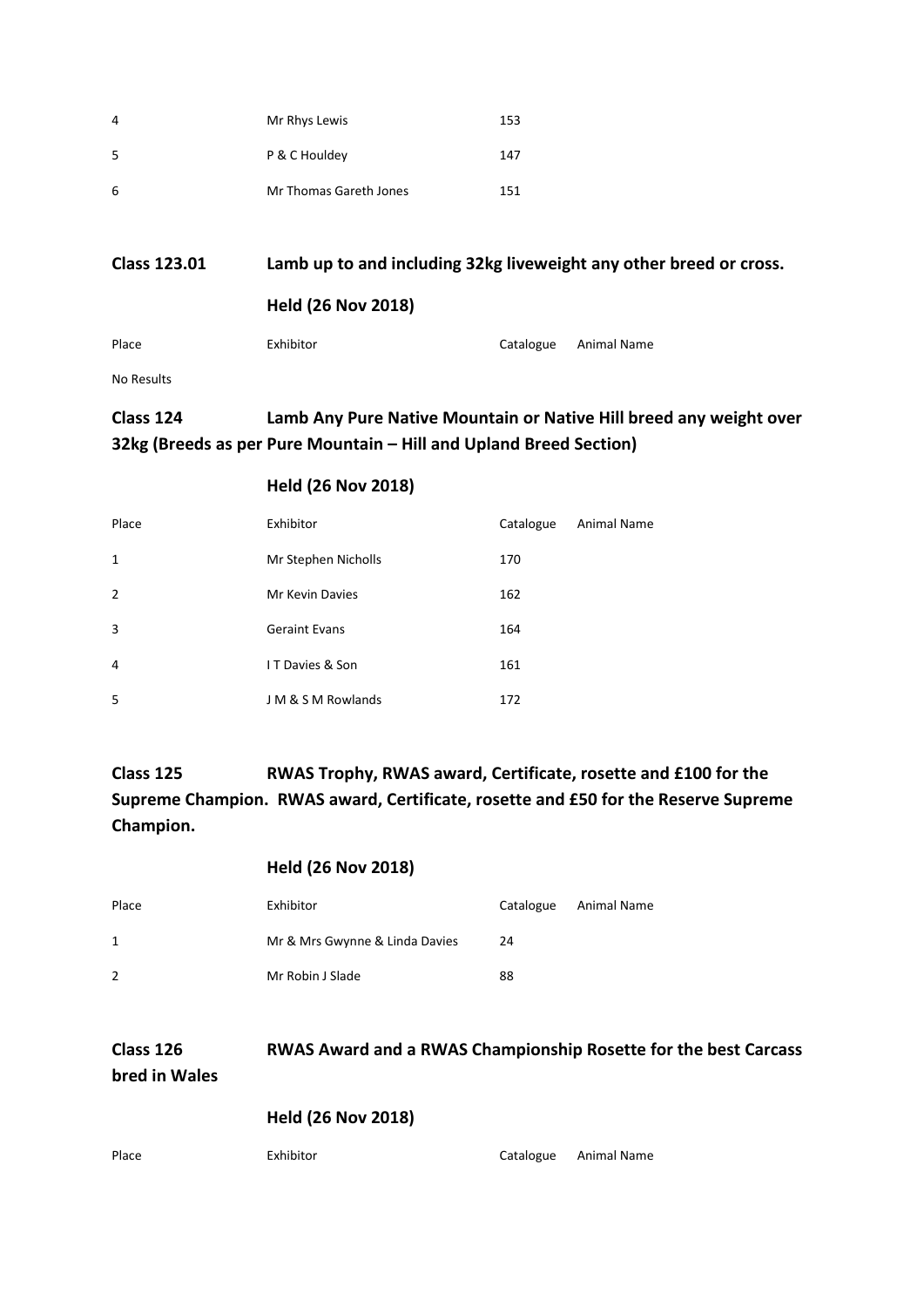#### 1 Mr & Mrs Gwynne & Linda Davies 24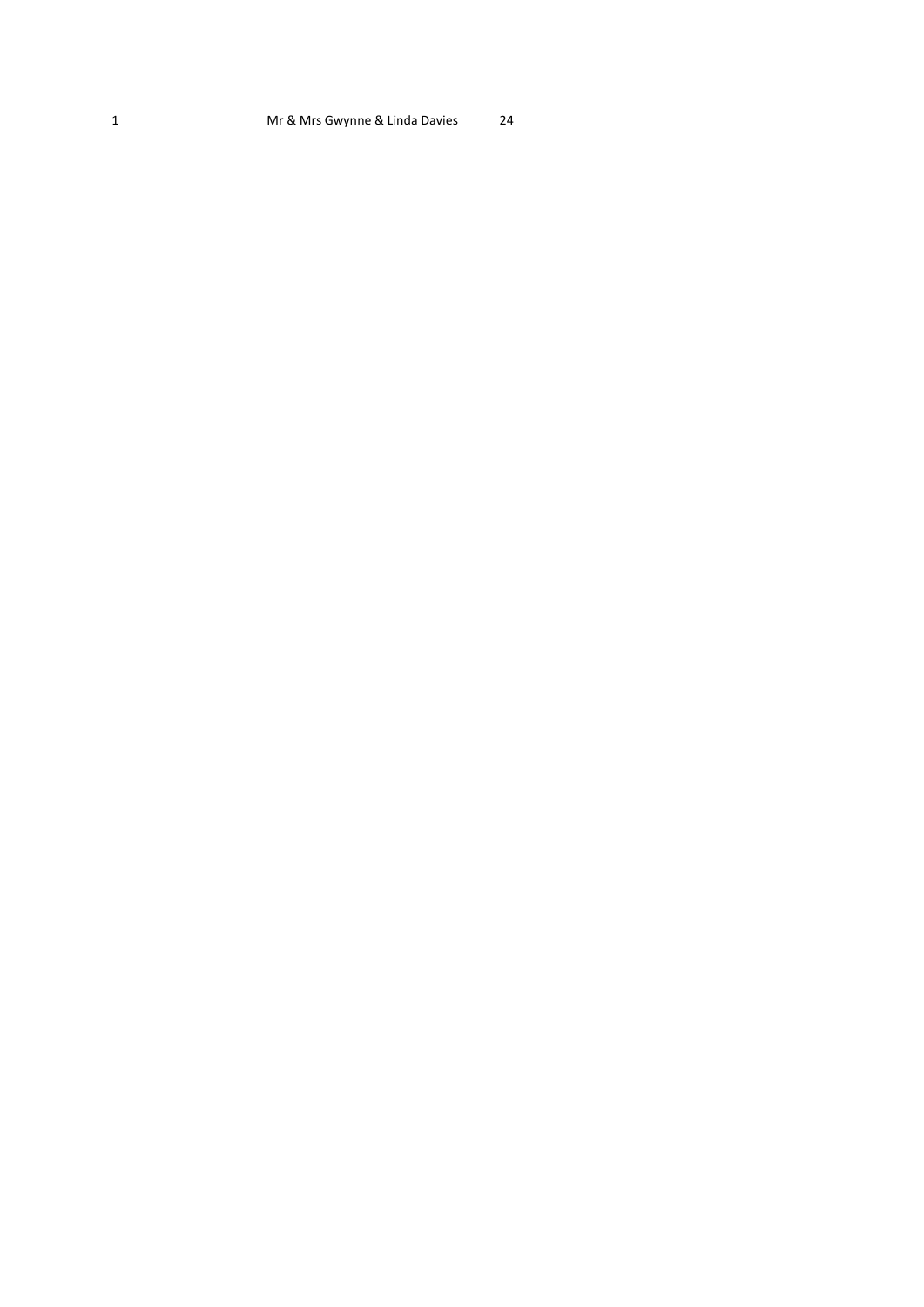# **Division Sheep:- Competitions Pairs**

**From (127) A pair of lambs up yo 90kg combined liveweight any breed or cross containing continental breeding.**

**To (129) RWAS award, Certificate, rosette and £100 for the Supreme Champion. RWAS award, Certificate, rosette and £50 for the Reserve Supreme Champion.**

*06 Dec 2018 at 09:24*

# **Class 127 A pair of lambs up yo 90kg combined liveweight any breed or cross containing continental breeding.**

#### **Held (26 Nov 2018)**

| Place          | Exhibitor                     | Catalogue | <b>Animal Name</b> |
|----------------|-------------------------------|-----------|--------------------|
| $\mathbf{1}$   | <b>B Blandford &amp; Sons</b> | 177       |                    |
| $\overline{2}$ | Mr Bryn Davies                | 183       |                    |
| 3              | Miss Rebecca Armstrong        | 176       |                    |
| $\overline{4}$ | Mr Rhys Lewis                 | 190       |                    |
| 5              | Mr Robin J Slade              | 194       |                    |
| 6              | Mr & Mrs B J & S M Powell     | 193       |                    |

# **Class 128 A pair of lambs up to 90kg combined liveweight any breed or cross NOT containing any continental breeding**

#### **Held (26 Nov 2018)**

| Place          | Exhibitor         | Catalogue | Animal Name |
|----------------|-------------------|-----------|-------------|
| $\mathbf{1}$   | D S & P Humphrey  | 197       |             |
| $\overline{2}$ | D S & P Humphrey  | 198       |             |
| 3              | Mr D E D Williams | 203       |             |

**Class 129 RWAS award, Certificate, rosette and £100 for the Supreme Champion. RWAS award, Certificate, rosette and £50 for the Reserve Supreme Champion.**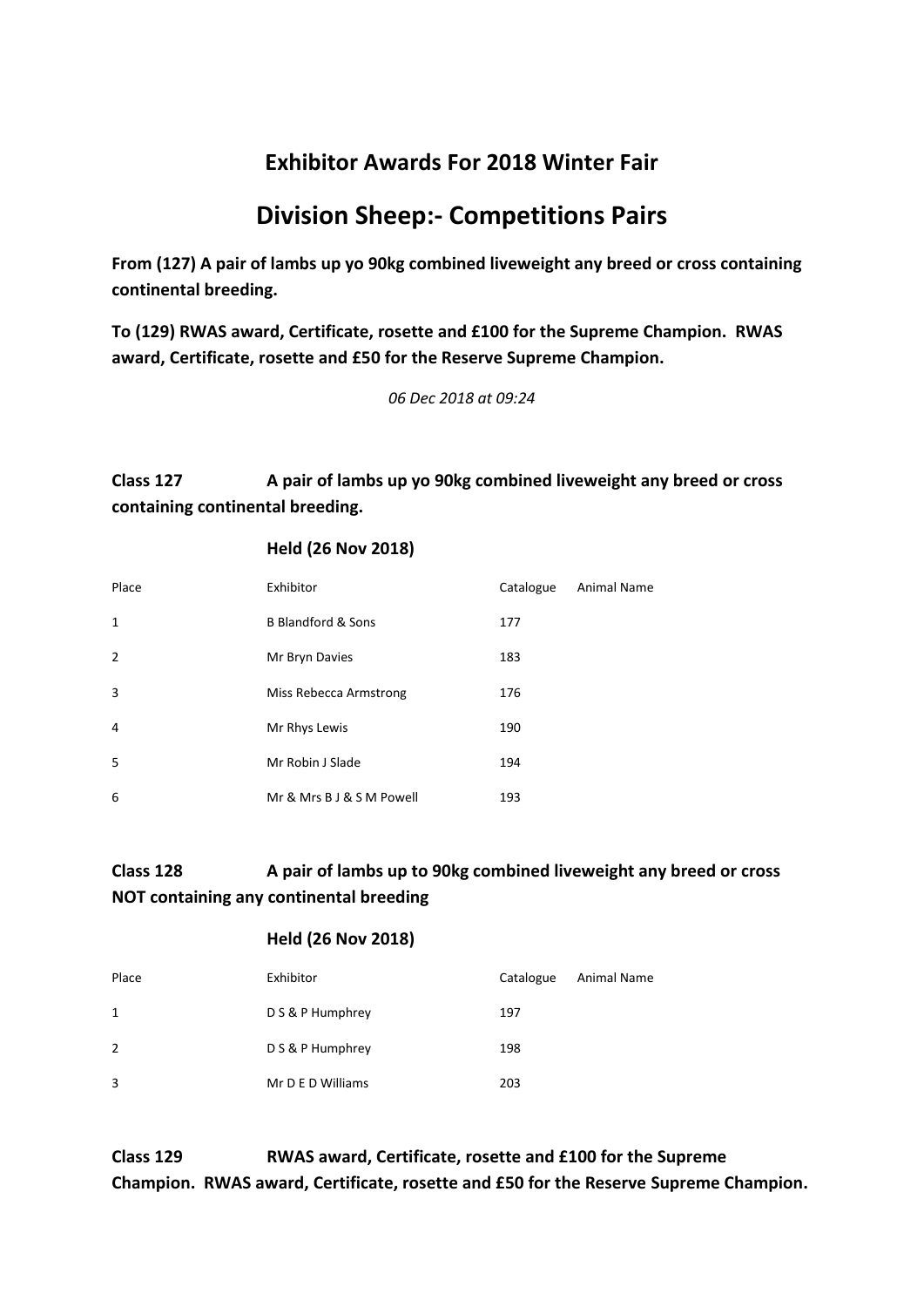| Place        | Exhibitor          | Catalogue | Animal Name |
|--------------|--------------------|-----------|-------------|
| $\mathbf{1}$ | B Blandford & Sons | 177       |             |
| 2            | Mr Bryn Davies     | 183       |             |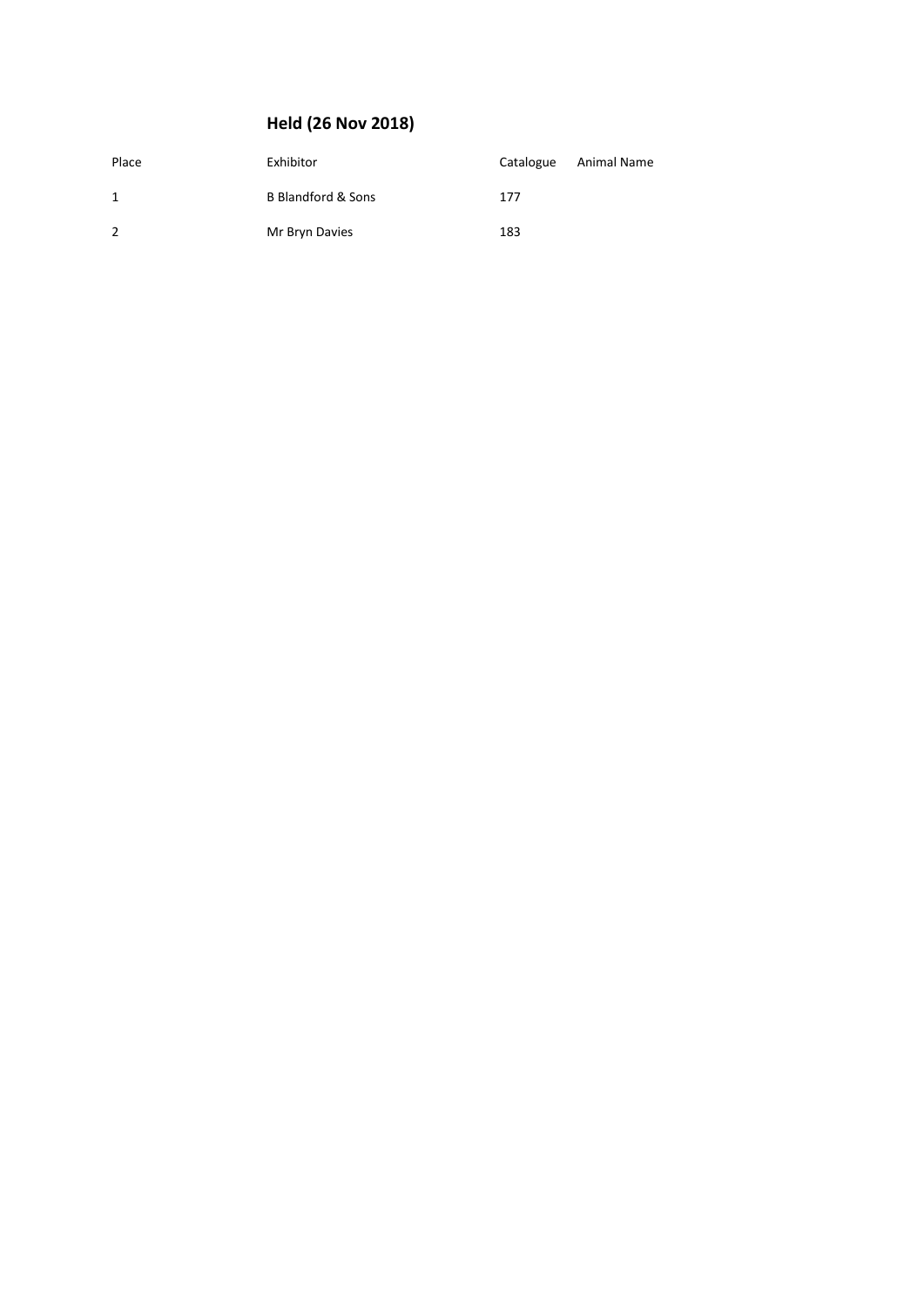# **Division Sheep:- Any Pure Native Hill And Upland Breeds Section**

#### **From (65) One pair of Kerry Hill Lambs.**

**To (72) RWAS award, rosette and £25 for the Champion Exhibit in this Section. RWAS award, rosette and £15 for the Reserve Champion.**

*06 Dec 2018 at 09:24*

#### **Class 65 One pair of Kerry Hill Lambs.**

# **Held (26 Nov 2018)**

| Place          | Exhibitor           | Catalogue | <b>Animal Name</b> |
|----------------|---------------------|-----------|--------------------|
| $\mathbf{1}$   | Mr Joey Wilson      | 302       |                    |
| $\overline{2}$ | Morgan Family       | 301       |                    |
| 3              | Morgan Family       | 300       |                    |
| $\overline{4}$ | Mr Malcolm Holmes   | 298       |                    |
| 5              | Mrs I G Hills & Son | 296       |                    |
| 6              | Mrs I G Hills & Son | 295       |                    |
| $\overline{7}$ | Mrs I G Hills & Son | 297       |                    |

**Class 66 One pair of Hill Radnor Lambs.**

| Place          | Exhibitor                           | Catalogue | Animal Name |
|----------------|-------------------------------------|-----------|-------------|
| 1              | Mr & Ms Elvet & Kate Jones & Hovers | 307       |             |
| $\overline{2}$ | Miss Martha Duggan                  | 305       |             |
| 3              | G & E Lloyd                         | 309       |             |
| $\overline{4}$ | Mr Owain Gruffudd Davies            | 304       |             |
| 5              | <b>DCL&amp;CJWilliams</b>           | 313       |             |
| 6              | A E Howells & Son                   | 306       |             |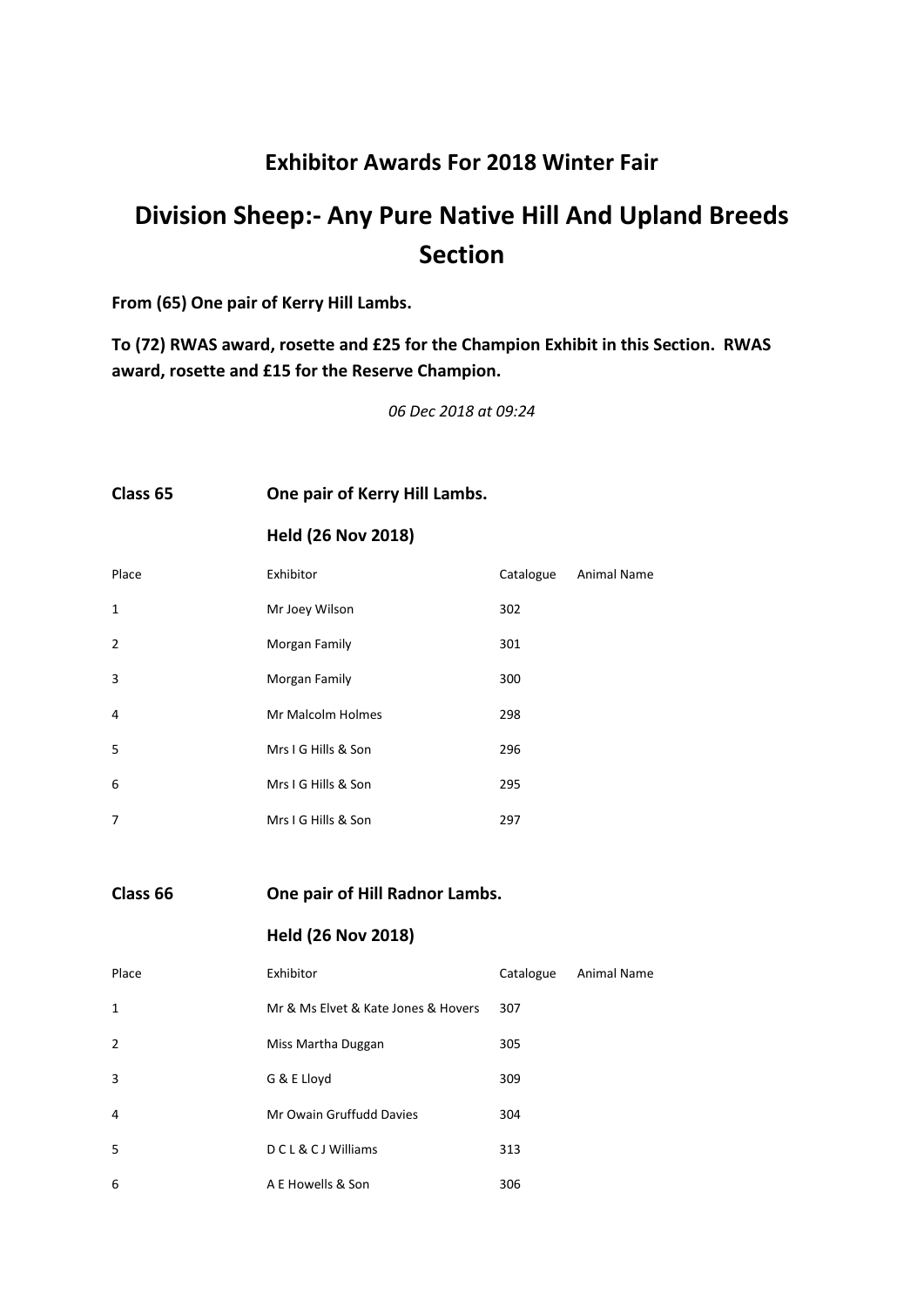**Class 67 One Pair Of Brecknock Hill Cheviot Lambs. (To Be predominantly white)**

# **Held (26 Nov 2018)**

| Place          | Exhibitor                           | Catalogue | Animal Name |
|----------------|-------------------------------------|-----------|-------------|
| $\mathbf{1}$   | Mr & Ms Elvet & Kate Jones & Hovers | 320       |             |
| $\overline{2}$ | Mr & Mrs Neil Dillon                | 317       |             |
| 3              | IT Davies & Son                     | 316       |             |
| 4              | Mr Hywel Williams                   | 326       |             |
| 5              | Mr Carwyn Pugh                      | 325       |             |
| 6              | Mr & Mrs Andrew & Caroline Morgan   | 322       |             |

**Class 68 One pair of North Country Cheviot Lambs.**

# **Held (26 Nov 2018)**

| Place          | Exhibitor                       | Catalogue | <b>Animal Name</b> |
|----------------|---------------------------------|-----------|--------------------|
| $\mathbf{1}$   | Mr & Mrs Gwynne & Linda Davies  | 329       |                    |
| $\overline{2}$ | E Pritchard and J Robey         | 333       |                    |
| 3              | Messrs M R & D P Thomas & Bevan | 335       |                    |
| 4              | Mr & Mrs Gwynne & Linda Davies  | 330       |                    |
| 5              | Victoria Caine                  | 328       |                    |
| 6              | Messrs M R & D P Thomas & Bevan | 334       |                    |

#### **Class 69 One pair of Jacob Lambs.**

# **Held (26 Nov 2018)**

| Place | Exhibitor                    | Catalogue | Animal Name |
|-------|------------------------------|-----------|-------------|
| 1     | Masters Harri & Griff Morris | 339       |             |
| 2     | Mr Arwel Jones               | 337       |             |
| 3     | Mr Arwel Jones               | 338       |             |

**Class 70 One pair of Beulah Speckled Face Lambs.**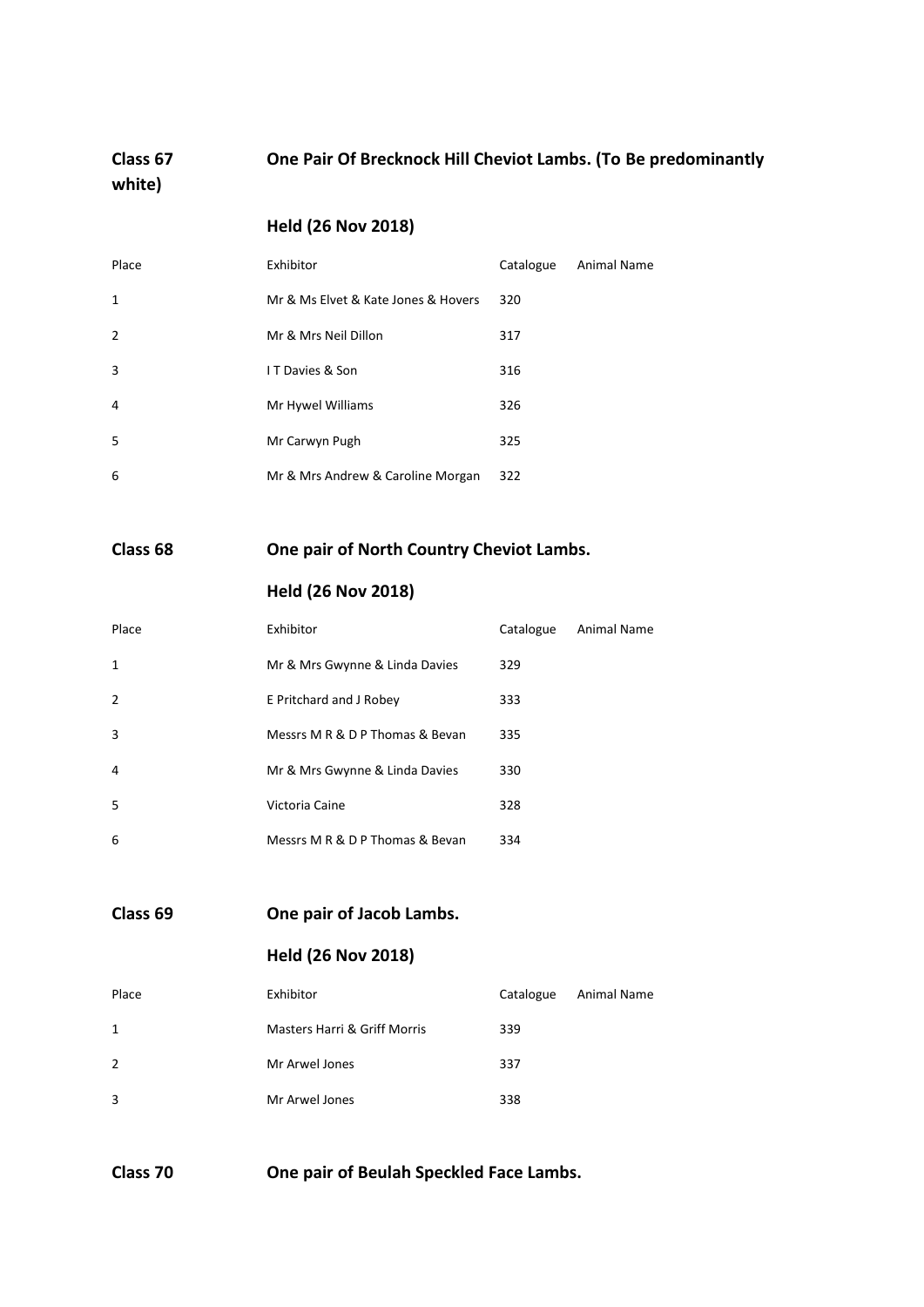#### **Held (26 Nov 2018)**

| Place          | Exhibitor                     | Catalogue | Animal Name |
|----------------|-------------------------------|-----------|-------------|
| 1              | Mr & Mrs Huw & Lynwen Jenkins | 347       |             |
| $\overline{2}$ | Mr & Mrs Neil Dillon          | 345       |             |
| 3              | <b>IT Davies &amp; Son</b>    | 341       |             |
| 4              | Mr & Mrs Neil Dillon          | 344       |             |
| 5              | <b>Ms Geralene Griffiths</b>  | 346       |             |
| 6              | Mr Gareth Davies              | 342       |             |

# **Class 71 Any other pair of a British native pure hill and upland breed not**

**included above.**

#### **Held (26 Nov 2018)**

| Place          | Exhibitor                  | Catalogue | Animal Name |
|----------------|----------------------------|-----------|-------------|
| $\mathbf{1}$   | IT Davies & Son            | 350       |             |
| $\overline{2}$ | Mr Hywel Williams          | 354       |             |
| 3              | Mr William Gittoes         | 352       |             |
| 4              | <b>IT Davies &amp; Son</b> | 351       |             |
| 5              | Mrs Angela Reed            | 353       |             |

# **Class 71.01 One pair of Herdwick Lambs**

# **Held (26 Nov 2018)**

| Place          | Exhibitor                | Catalogue | Animal Name |
|----------------|--------------------------|-----------|-------------|
| $\mathbf{1}$   | <b>Pittard Family</b>    | 359       |             |
| $\overline{2}$ | <b>Pittard Family</b>    | 358       |             |
| 3              | Miss Anwen Jones         | 356       |             |
| $\overline{4}$ | A Pittard and R Kelleher | 357       |             |
| 5              | Miss Anwen Jones         | 355       |             |

**Class 72 RWAS award, rosette and £25 for the Champion Exhibit in this Section. RWAS award, rosette and £15 for the Reserve Champion.**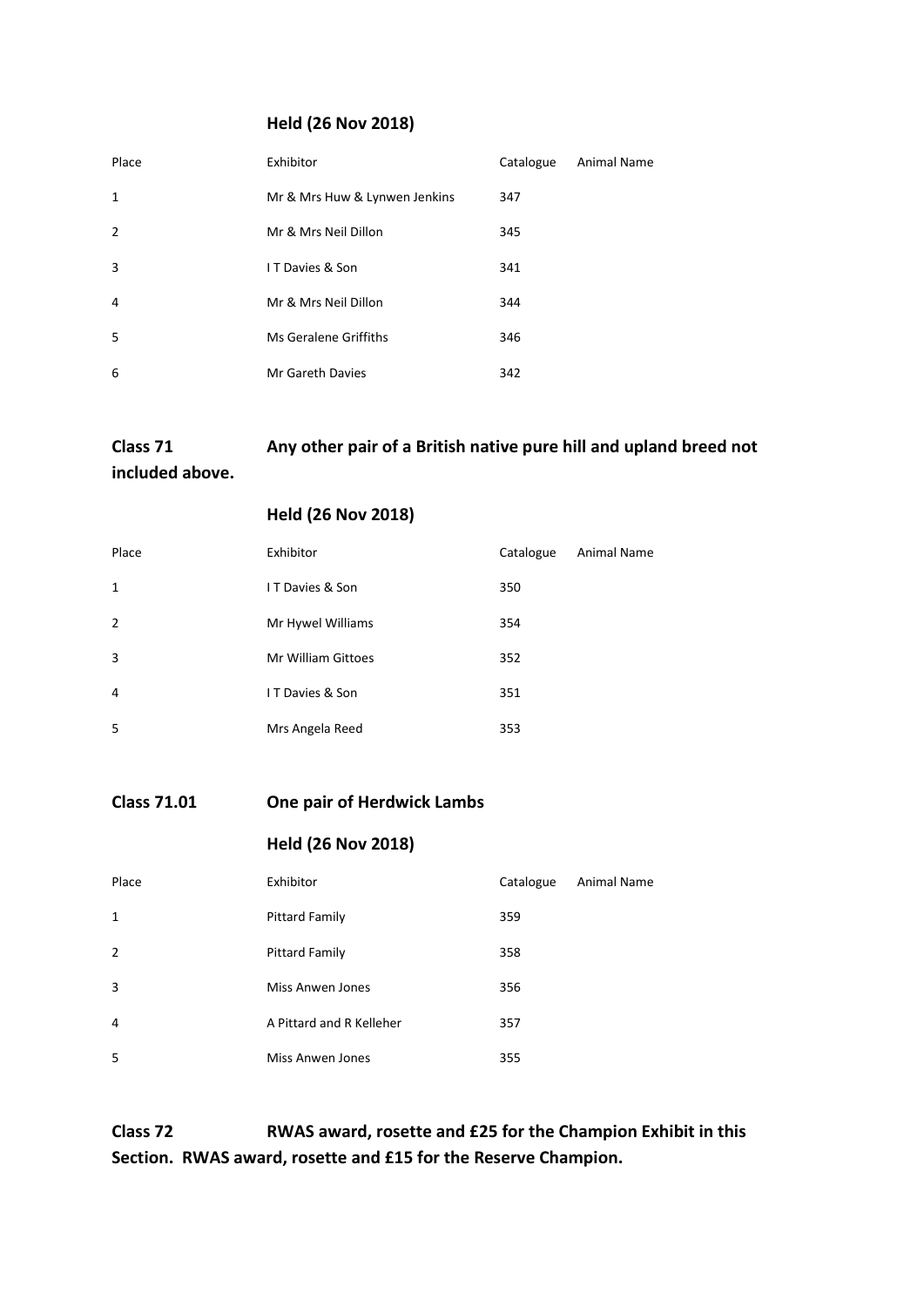| Place | Exhibitor                           | Catalogue | Animal Name |
|-------|-------------------------------------|-----------|-------------|
| 1     | Mr & Ms Elvet & Kate Jones & Hovers | - 320     |             |
| 2     | <b>IT Davies &amp; Son</b>          | 350       |             |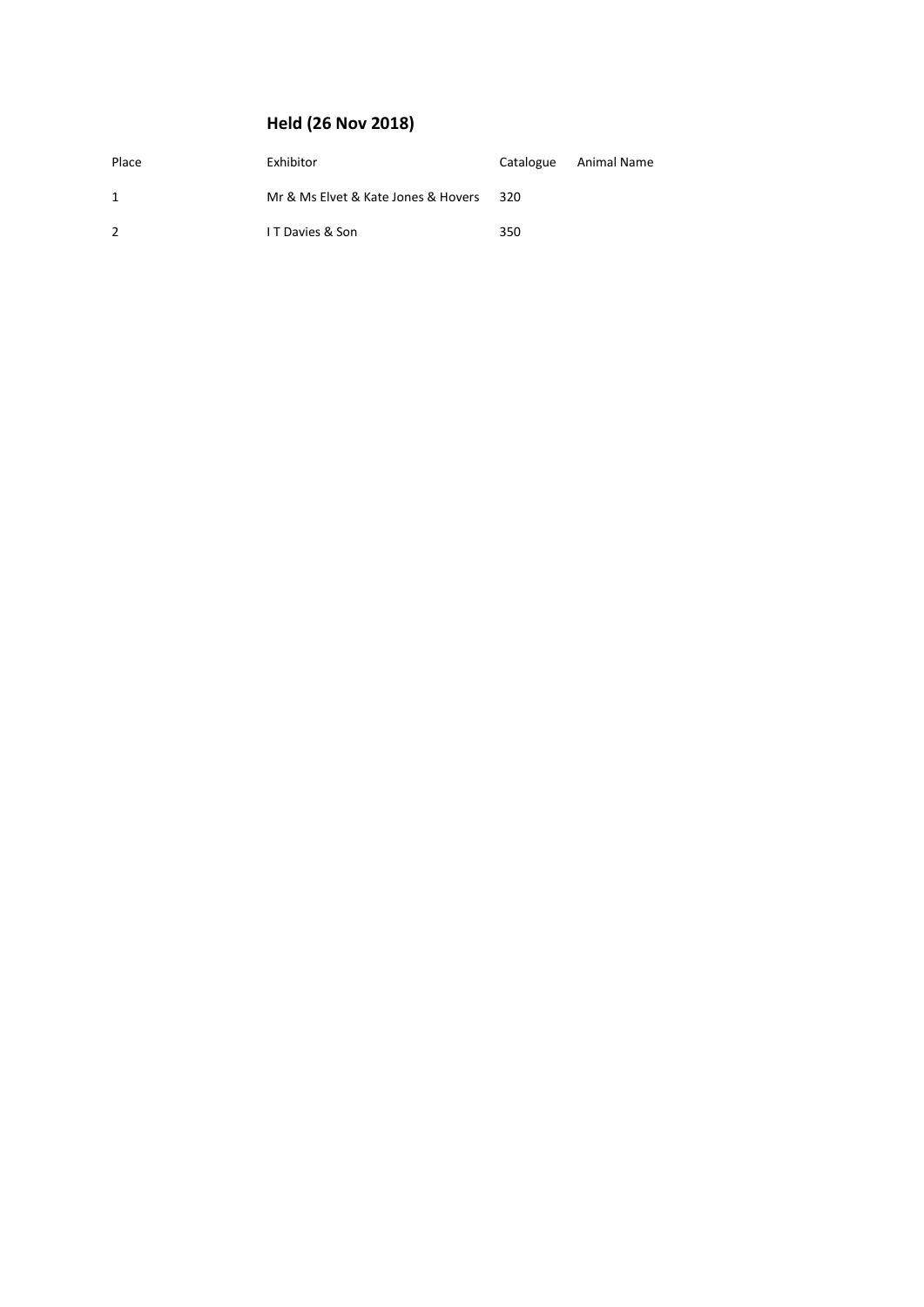# **Division Sheep:- Pure Welsh Mountain Breeds Section**

**From (73) One pair of South Wales Mountain Lambs.**

**To (84) RWAS award, rosette and £25 for the Champion Exhibit in this Section. RWAS award, rosette and £15 for the Reserve Champion**

*06 Dec 2018 at 09:24*

# **Class 73 One pair of South Wales Mountain Lambs.**

**Held (26 Nov 2018)**

| Place          | Exhibitor                         | Catalogue | Animal Name |
|----------------|-----------------------------------|-----------|-------------|
| $\mathbf{1}$   | Miss Elin Meredith                | 369       |             |
| $\overline{2}$ | <b>Williams Partners</b>          | 378       |             |
| 3              | Mr David Barrell                  | 360       |             |
| 4              | G & M Groucott                    | 366       |             |
| 5              | Mr Matthew Rawlins and M J Burles | 372       |             |
| 6              | <b>Williams Partners</b>          | 379       |             |
| 7              | E Pritchard and J Robey           | 371       |             |
| 8              | <b>Williams Family</b>            | 377       |             |

**Class 74 One pair of Tregaron Welsh Mountain Lambs.**

| Place          | Exhibitor                | Catalogue | Animal Name |
|----------------|--------------------------|-----------|-------------|
| 1              | Mr Tom & Beth Evans      | 385       |             |
| $\overline{2}$ | G & E Lloyd              | 389       |             |
| 3              | <b>Aneurin Evans</b>     | 383       |             |
| 4              | Mr Owain Gruffudd Davies | 382       |             |
| 5              | ED&T Jones               | 388       |             |
| 6              | ED & T Jones             | 387       |             |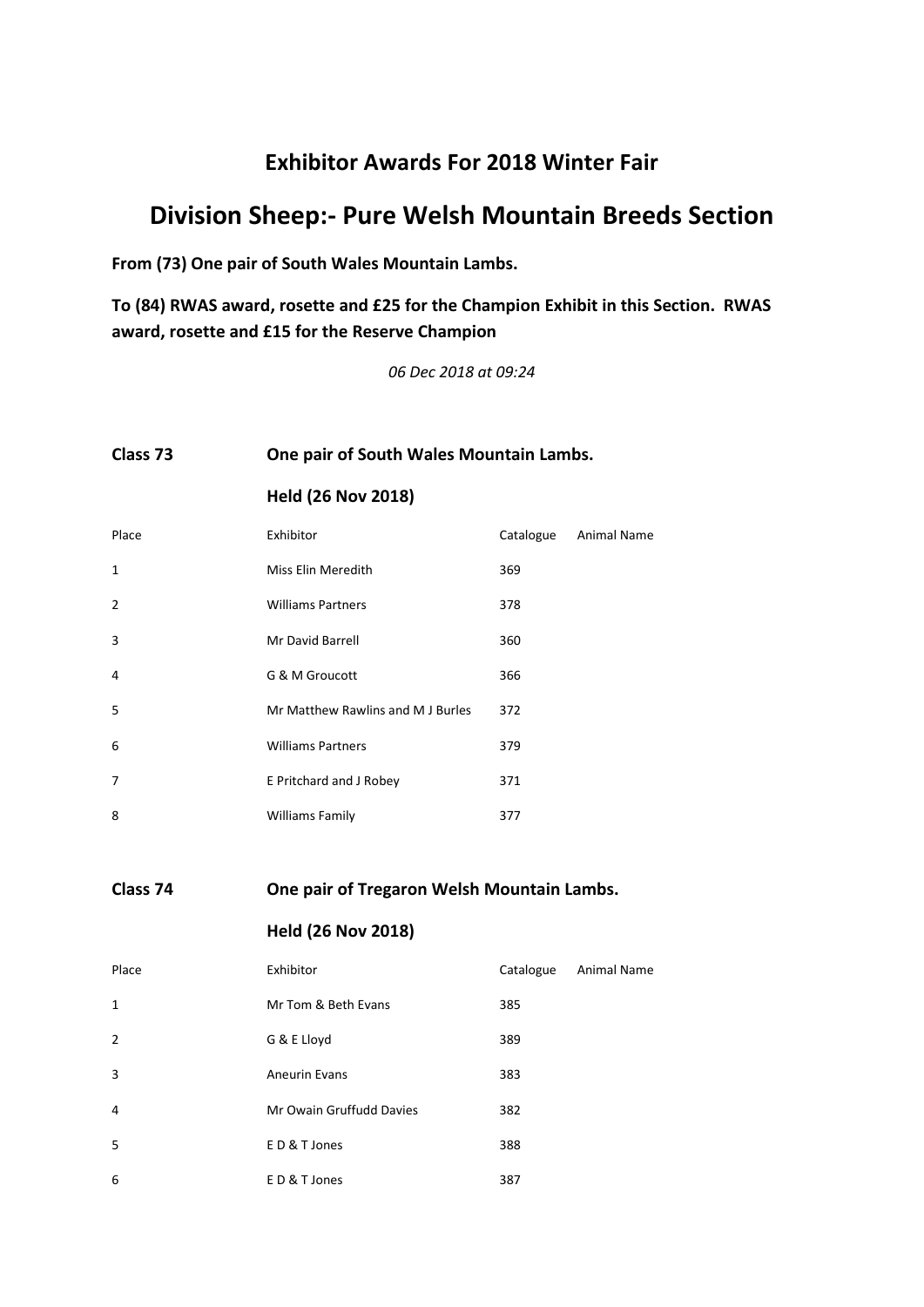#### **Class 75 One pair of Talybont Welsh Mountain Lambs**

# **Held (26 Nov 2018)**

| Place          | Exhibitor                 | Catalogue | Animal Name |
|----------------|---------------------------|-----------|-------------|
| 1              | TC&AJTyne                 | 393       |             |
| $\overline{2}$ | Messrs J & M E Price      | 391       |             |
| 3              | TC&AJTyne                 | 392       |             |
| 4              | Brechfa Farm              | 390       |             |
| 5              | <b>DCL&amp;CJWilliams</b> | 394       |             |

# **Class 76 One pair of Black Welsh Mountain Lambs.**

# **Held (26 Nov 2018)**

| Place          | Exhibitor                | Catalogue | <b>Animal Name</b> |
|----------------|--------------------------|-----------|--------------------|
| $\mathbf{1}$   | Miss Eryn Stephens       | 413       |                    |
| $\overline{2}$ | Will & Sam Workman       | 418       |                    |
| 3              | Mr Owain Gruffudd Davies | 396       |                    |
| 4              | Miss Carys Lynne Morgan  | 407       |                    |
| 5              | D & R Rowlands           | 411       |                    |
| 6              | Mrs Angela Reed          | 410       |                    |

# **Class 77 One pair of Badger Face Welsh Mountain - Torddu Lambs.**

| Place          | Exhibitor                        | Catalogue | Animal Name |
|----------------|----------------------------------|-----------|-------------|
| $\mathbf{1}$   | Miss Lucinda Levinge             | 433       |             |
| $\overline{2}$ | Mr D Merion Williams             | 447       |             |
| 3              | Mr & Mrs Mathew & Rhiannon Bevan | 421       |             |
| 4              | Morgan Family                    | 434       |             |
| 5              | M & H Prothero                   | 441       |             |
| 6              | Mr & Mrs Neil Dillon             | 424       |             |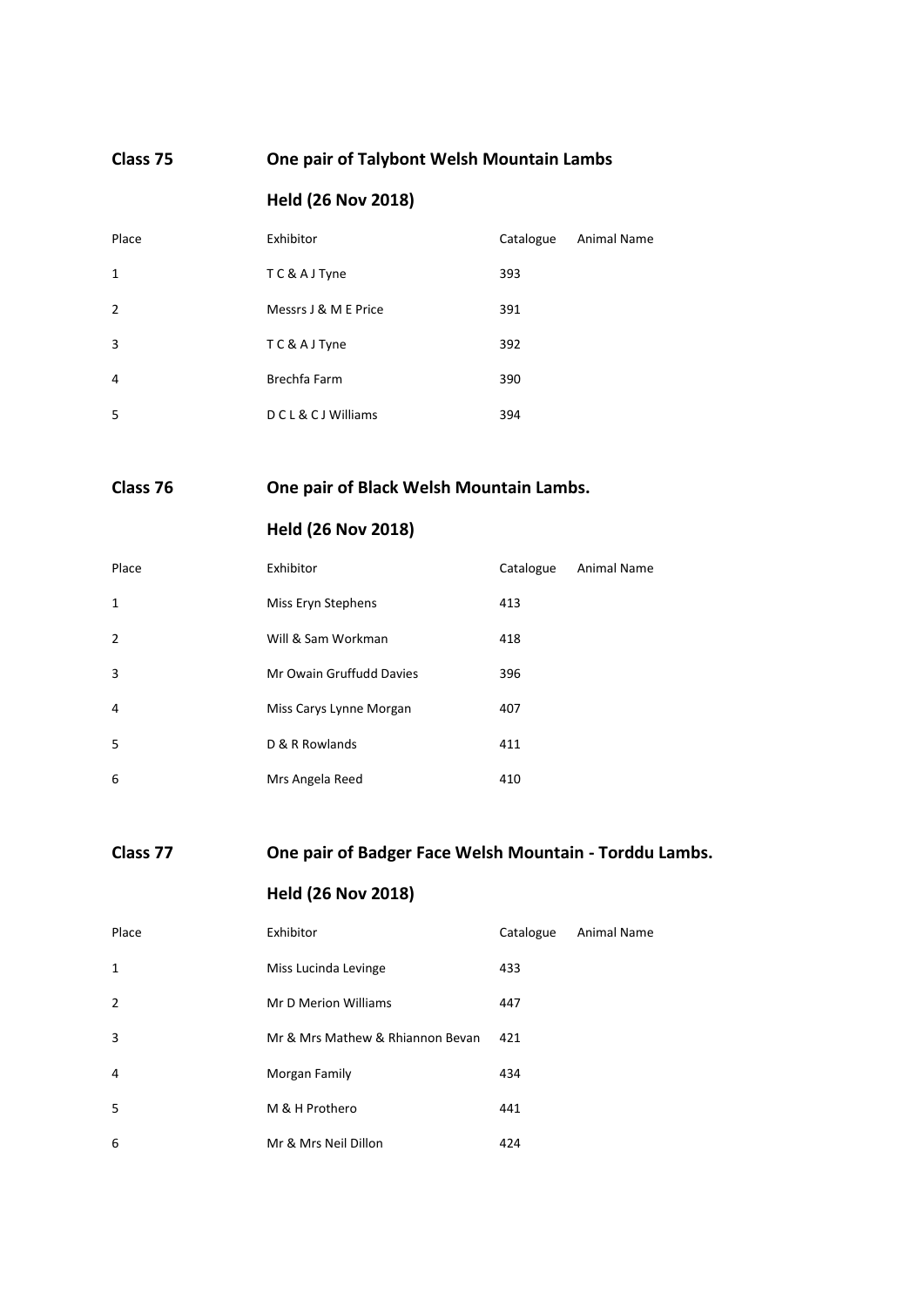# **Class 78 One pair of Badger Face Welsh Mountain - Torwen Lambs.**

# **Held (26 Nov 2018)**

| Place          | Exhibitor                                     | Catalogue | Animal Name |
|----------------|-----------------------------------------------|-----------|-------------|
| $\mathbf{1}$   | Mr & Ms Elvet & Kate Jones & Hovers           | 457       |             |
| $\overline{2}$ | Mr Brian Roberts and Miss Anest Fflur Roberts |           | 460         |
| 3              | Mr & Mrs Neil Dillon                          | 453       |             |
| 4              | Mr Rhys Mills                                 | 459       |             |
| 5              | Mr Dafydd Williams                            | 463       |             |
| 6              | Huw Williams and Kate Phillips                | 464       |             |

# **Class 79 One pair of Balwen Welsh Mountain Lambs.**

# **Held (26 Nov 2018)**

| Place          | Exhibitor                | Catalogue | <b>Animal Name</b> |
|----------------|--------------------------|-----------|--------------------|
| $\mathbf{1}$   | Miss Sarah Eckley        | 465       |                    |
| $\overline{2}$ | Messrs J & M E Price     | 470       |                    |
| 3              | Mrs Gwyneth Evans        | 466       |                    |
| 4              | Mrs Gwyneth Evans        | 467       |                    |
| -5             | Mr D Price Jones         | 468       |                    |
| 6              | <b>Miss Tracy Morris</b> | 469       |                    |

# **Class 80 One pair of Welsh Hill Speckled Face Lambs.**

| Place          | Exhibitor                | Catalogue | Animal Name |
|----------------|--------------------------|-----------|-------------|
| $\mathbf{1}$   | ED&T Jones               | 480       |             |
| $\overline{2}$ | Mr Bryn & Eirian Jones   | 476       |             |
| 3              | ED&T Jones               | 479       |             |
| 4              | Mr Bryn & Eirian Jones   | 477       |             |
| 5              | Mr James Powell          | 482       |             |
| 6              | <b>Miss Annie Powell</b> | 481       |             |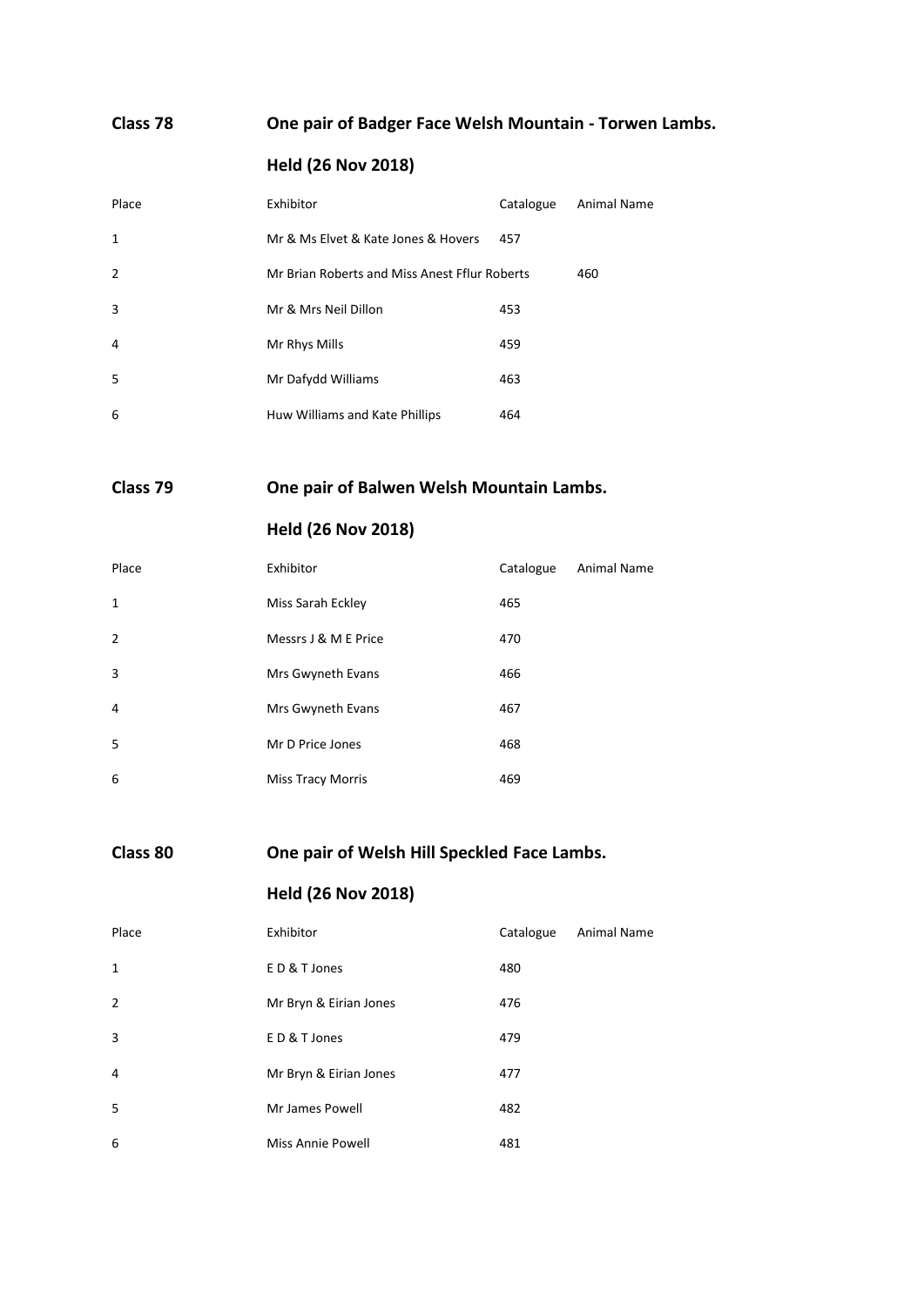#### **Class 81 One pair of Welsh Mountain (Pedigree) Lambs.**

# **Held (26 Nov 2018)**

| Place | Exhibitor                                     | Catalogue | Animal Name |
|-------|-----------------------------------------------|-----------|-------------|
| 1     | Mr Brian Roberts and Miss Anest Fflur Roberts |           | 488         |
| 2     | Mr David Allan Williams                       | 489       |             |
| 3     | Mr Emyr & Hannah Ela Evans                    | 485       |             |
| 4     | Mr Emyr & Hannah Ela Evans                    | 486       |             |
| 5     | Mr David Allan Williams                       | 490       |             |

#### **Class 82 One pair of Welsh Mountain (Hill Flock) Lambs**

#### **Held (26 Nov 2018)**

| Place          | Exhibitor               | Catalogue | <b>Animal Name</b> |
|----------------|-------------------------|-----------|--------------------|
| 1              | Miss Gwen Samuel        | 500       |                    |
| $\overline{2}$ | Mr Tomos R Hulme        | 493       |                    |
| 3              | Mr David Allan Williams | 502       |                    |
| 4              | <b>Ednyfed Jones</b>    | 496       |                    |
| 5              | Dyfan Clwyd Evans       | 491       |                    |
| 6              | Miss Elain P Evans      | 492       |                    |

#### **Class 83 Any pair of a pure Welsh Mountain breed not included above.**

#### **Held (26 Nov 2018)**

| Place | Exhibitor | Catalogue Animal Name |
|-------|-----------|-----------------------|

No Results

# **Class 84 RWAS award, rosette and £25 for the Champion Exhibit in this Section. RWAS award, rosette and £15 for the Reserve Champion**

| Place | Exhibitor           | Catalogue | Animal Name |
|-------|---------------------|-----------|-------------|
| 1     | TC&AJTyne           | 393       |             |
| 2     | Mr Tom & Beth Evans | 385       |             |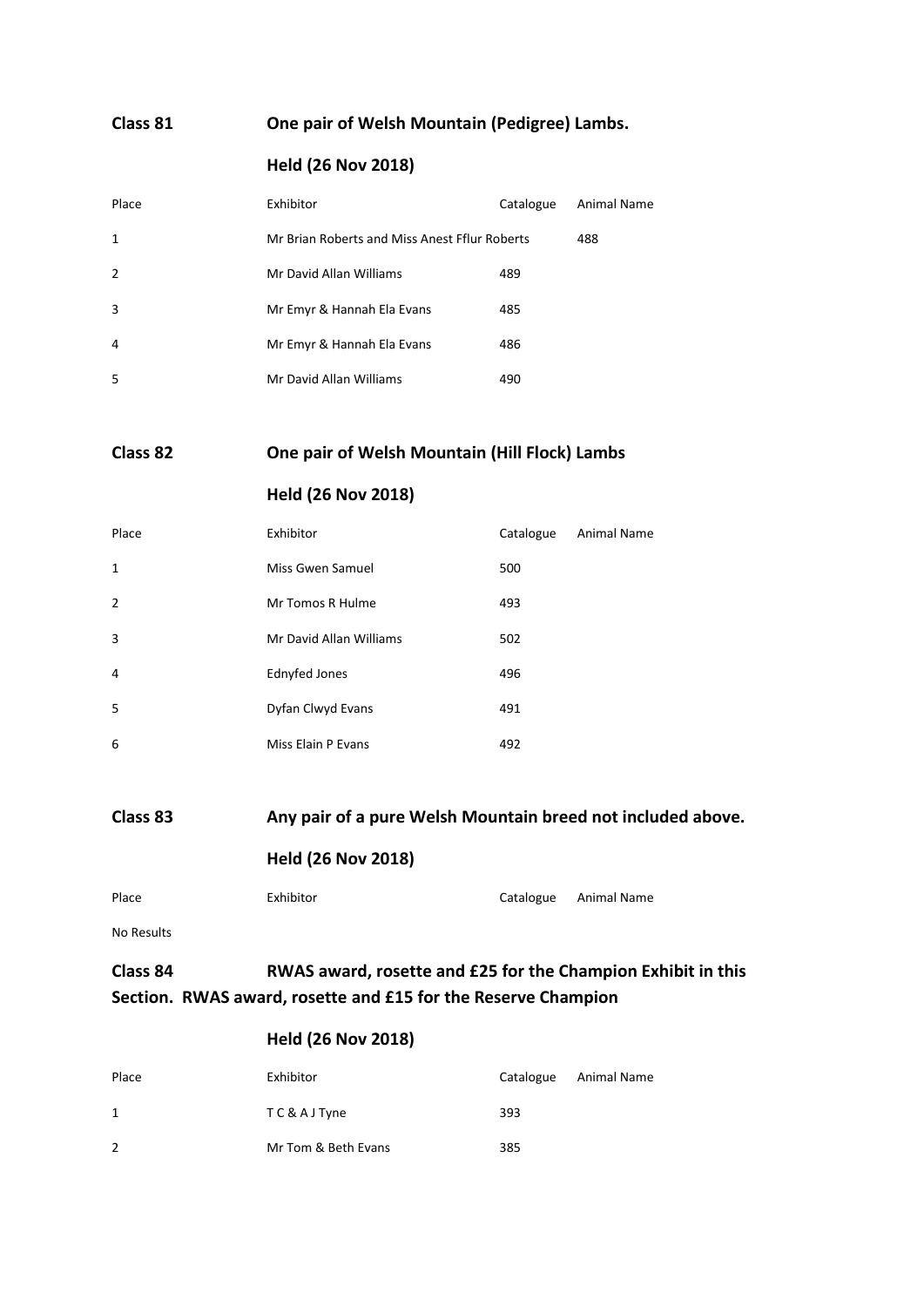# **Division Sheep:- Crossbred Section**

**From (85) One pair of EWE, WETHER or mixture of both Lambs (Charollais ram x Welsh Mountain or Speckled Face ewe).**

**To (90) RWAS award, rosette and £25 for the Champion Exhibit in this Section. RWAS award, rosette and £15 for the Reserve Champion.**

*06 Dec 2018 at 09:24*

# **Class 85 One pair of EWE, WETHER or mixture of both Lambs (Charollais ram x Welsh Mountain or Speckled Face ewe).**

| Place          | Exhibitor                                                    | Catalogue | Animal Name                                                       |
|----------------|--------------------------------------------------------------|-----------|-------------------------------------------------------------------|
| $\mathbf{1}$   | Mr & Ms Elvet & Kate Jones & Hovers                          | 503       |                                                                   |
| $\overline{2}$ | Mr Bryn & Eirian Jones                                       | 504       |                                                                   |
| 3              | Mr Carwyn Pugh                                               | 506       |                                                                   |
|                |                                                              |           |                                                                   |
| Class 86       |                                                              |           | One pair of Welsh Half-Bred EWE, WETHER or mixture of both Lambs. |
|                | <b>Held (26 Nov 2018)</b>                                    |           |                                                                   |
| Place          | Exhibitor                                                    | Catalogue | <b>Animal Name</b>                                                |
| 1              | Mrs E A Price                                                | 509       |                                                                   |
|                |                                                              |           |                                                                   |
| Class 87       | One pair of Welsh Mule EWE, WETHER or mixture of both Lambs. |           |                                                                   |
|                | <b>Held (26 Nov 2018)</b>                                    |           |                                                                   |
| Place          |                                                              |           |                                                                   |
|                | Exhibitor                                                    | Catalogue | <b>Animal Name</b>                                                |
| 1              | Mr & Mrs Ken & Gaynor Jones                                  | 515       |                                                                   |
| 2              | Miss Gwen Samuel                                             | 520       |                                                                   |
| 3              | IT Davies & Son                                              | 511       |                                                                   |
| 4              | Mr & Mrs David & Caroline Evans                              | 513       |                                                                   |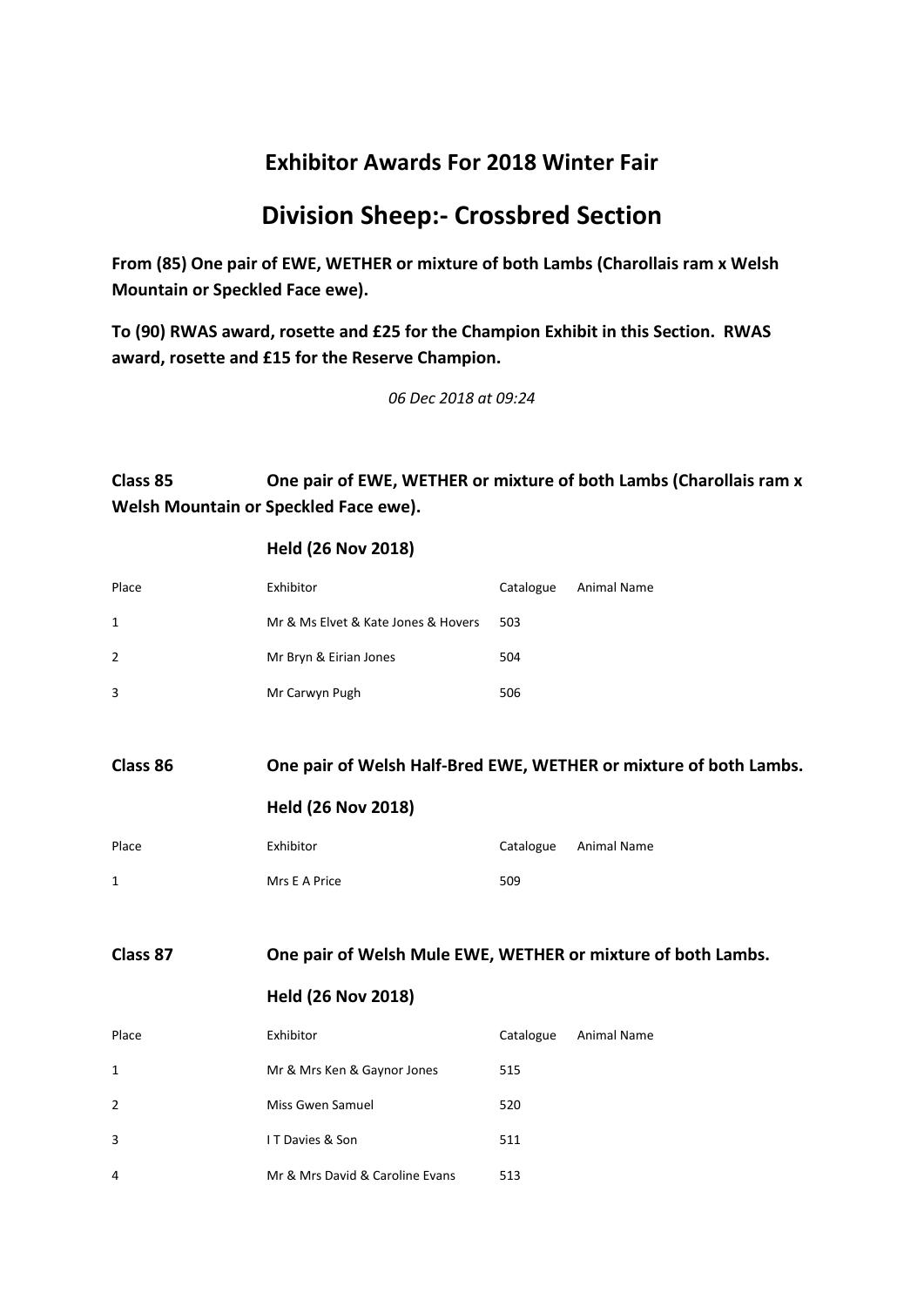| -5 | Mr & Mrs Neil Dillon | 512 |
|----|----------------------|-----|
| 6  | Mr Robert Lewis      | 516 |

# **Class 88 One pair of EWE, WETHER or mixture of both Lambs (British Rouge or Bleu du Maine ram on Welsh Mountain or Speckled Face ewe).**

#### **Held (26 Nov 2018)**

| Catalogue Animal Name | Place | Exhibitor |  |  |
|-----------------------|-------|-----------|--|--|
|-----------------------|-------|-----------|--|--|

No Results

# **Class 89 One pair of Crossbred EWE, WETHER or mixture of both Lambs, not containing any continental breeding, not eligible for the above classes.**

#### **Held (26 Nov 2018)**

| Place          | Exhibitor                       | Catalogue | <b>Animal Name</b> |
|----------------|---------------------------------|-----------|--------------------|
| $\mathbf{1}$   | Mr D R L Williams               | 531       |                    |
| $\overline{2}$ | Mr & Mrs David & Caroline Evans | 523       |                    |
| 3              | Mr & Mrs Neil Dillon            | 522       |                    |
| 4              | Miss Lucinda Levinge            | 528       |                    |
| 5              | Lynda & Griff Richards-Davies   | 530       |                    |
| 6              | Mr Dewi Evans                   | 524       |                    |

# **Class 90 RWAS award, rosette and £25 for the Champion Exhibit in this Section. RWAS award, rosette and £15 for the Reserve Champion.**

| Place         | Exhibitor                           | Catalogue | Animal Name |
|---------------|-------------------------------------|-----------|-------------|
| 1             | Mr & Ms Elvet & Kate Jones & Hovers | 503       |             |
| $\mathcal{P}$ | Mr & Mrs Ken & Gaynor Jones         | 515       |             |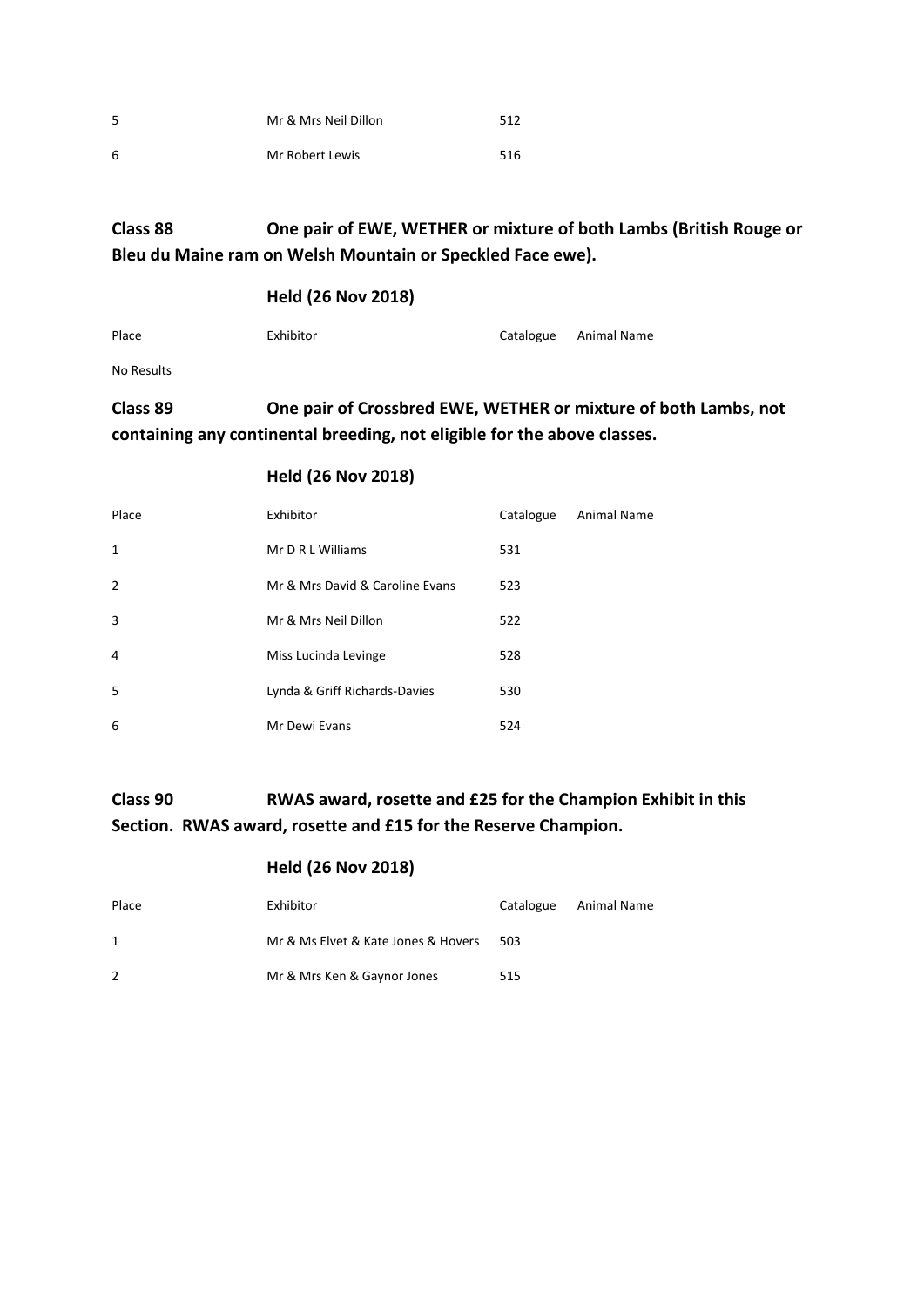# **Division Sheep:- Pure Lowland Breeds Section**

**From (91) One pair of Lleyn Lambs.**

**To (99) RWAS award, rosette and £25 for the Champion Exhibit in this Section. RWAS award, rosette and £15 for the Reserve Champion.**

*06 Dec 2018 at 09:24*

#### **Class 91 One pair of Lleyn Lambs.**

**Held (26 Nov 2018)**

| Place          | Exhibitor                      | Catalogue | Animal Name |
|----------------|--------------------------------|-----------|-------------|
| 1              | Mr & Mrs Neil Dillon           | 532       |             |
| $\overline{2}$ | Mr Colin Price                 | 536       |             |
| 3              | Herefordshire & Ludlow College | 534       |             |
| 4              | Herefordshire & Ludlow College | 533       |             |

**Class 92 One pair of Llanwenog Lambs.**

#### **Held (26 Nov 2018)**

| Place          | Exhibitor                     | Catalogue | Animal Name |
|----------------|-------------------------------|-----------|-------------|
| 1              | Mr Eurig Evans                | 540       |             |
| $\overline{2}$ | Mr & Mrs Huw & Lynwen Jenkins | 544       |             |
| 3              | Gareth & Wendy Evans          | 541       |             |
| 4              | Mr J Green                    | 542       |             |
| -5             | <b>Steffan Huw Davies</b>     | 539       |             |
| 6              | A & R C Williams              | 549       |             |

#### **Class 93 One pair of Coloured Ryeland Lambs.**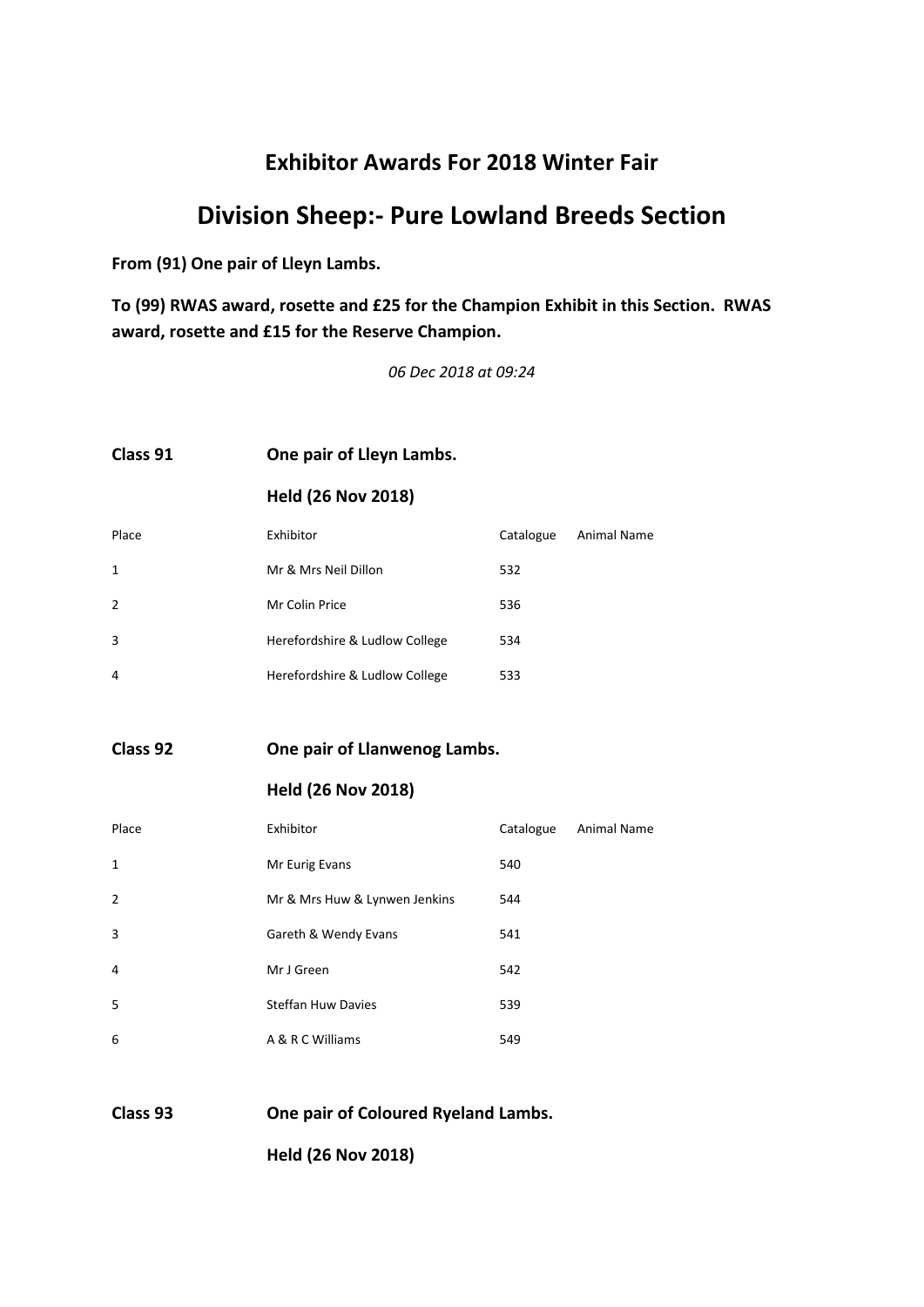| Place          | Exhibitor                 | Catalogue | <b>Animal Name</b> |
|----------------|---------------------------|-----------|--------------------|
| $\mathbf{1}$   | <b>Richard Whitticase</b> | 554       |                    |
| $\overline{2}$ | Bethan & Ffion James      | 551       |                    |
| 3              | Mr Trefor Jones           | 552       |                    |
| $\overline{4}$ | Miss Rebecca Prothero     | 553       |                    |

# **Class 94 One pair of Poll Dorset/Dorset Horns Lambs.**

# **Held (26 Nov 2018)**

| Place          | Exhibitor                                | Catalogue | <b>Animal Name</b> |
|----------------|------------------------------------------|-----------|--------------------|
| $\mathbf{1}$   | Miss Louise Crowther and Mr Matthew Gray |           | 556                |
| $\overline{2}$ | Mr H Jerman                              | 559       |                    |
| 3              | Bethan & Ffion James                     | 557       |                    |
| 4              | Miss Louise Crowther and Mr Matthew Gray |           | 555                |
| .5             | Bethan & Ffion James                     | 558       |                    |
| 6              | Mrs Sian Jones                           | 561       |                    |

**Class 95 One pair of Suffolk Lambs.**

**Held (26 Nov 2018)**

| Place          | Exhibitor                  | Catalogue | <b>Animal Name</b> |
|----------------|----------------------------|-----------|--------------------|
| 1              | IT Davies & Son            | 562       |                    |
| $\overline{2}$ | <b>IT Davies &amp; Son</b> | 563       |                    |
| 3              | Mr Michael L Pugh          | 568       |                    |
| 4              | Mr & Mrs Neil Dillon       | 564       |                    |
| 5              | Mr & Mrs Neil Dillon       | 565       |                    |
| 6              | Mr Michael L Pugh          | 567       |                    |

**Class 96 One pair of Ryeland Lambs.**

| Place | Exhibitor        |     | Catalogue Animal Name |
|-------|------------------|-----|-----------------------|
| 1     | I T Davies & Son | 569 |                       |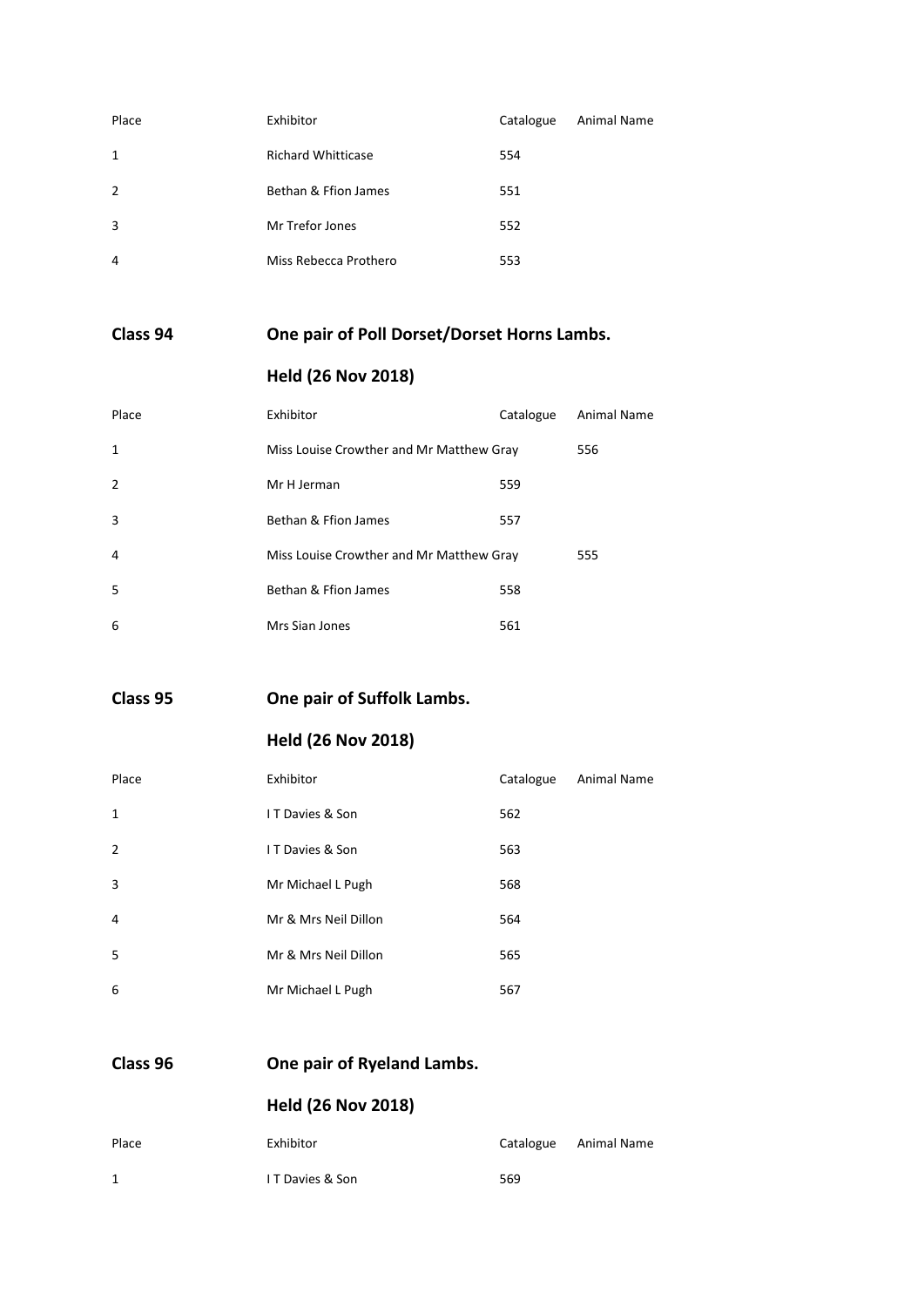**Class 97 One pair of Southdown Lambs.**

# **Held (26 Nov 2018)**

| Place          | Exhibitor                         | Catalogue | Animal Name |
|----------------|-----------------------------------|-----------|-------------|
| 1              | D S & P Humphrey                  | 576       |             |
| $\overline{2}$ | D S & P Humphrey                  | 577       |             |
| 3              | Messrs Wakeham - Dawson & Harmer  | 580       |             |
| $\overline{4}$ | Messrs Wakeham - Dawson & Harmer  | 581       |             |
| -5             | Goodwood Estate Co Ltd            | 575       |             |
| 6              | Katherine & Lindsay Price & Parry | 578       |             |

# **Class 98 Any pair of a pure Lowland breed not included above.**

# **Held (26 Nov 2018)**

| Place        | Exhibitor            | Catalogue | Animal Name |
|--------------|----------------------|-----------|-------------|
| $\mathbf{1}$ | Miss Anne Harvey     | 584       |             |
| 2            | Mrs Glynis Llewellyn | 585       |             |

# **Class 99 RWAS award, rosette and £25 for the Champion Exhibit in this Section. RWAS award, rosette and £15 for the Reserve Champion.**

| Place | Exhibitor                  | Catalogue | Animal Name |
|-------|----------------------------|-----------|-------------|
| 1     | <b>IT Davies &amp; Son</b> | 562       |             |
| 2     | <b>IT Davies &amp; Son</b> | 563       |             |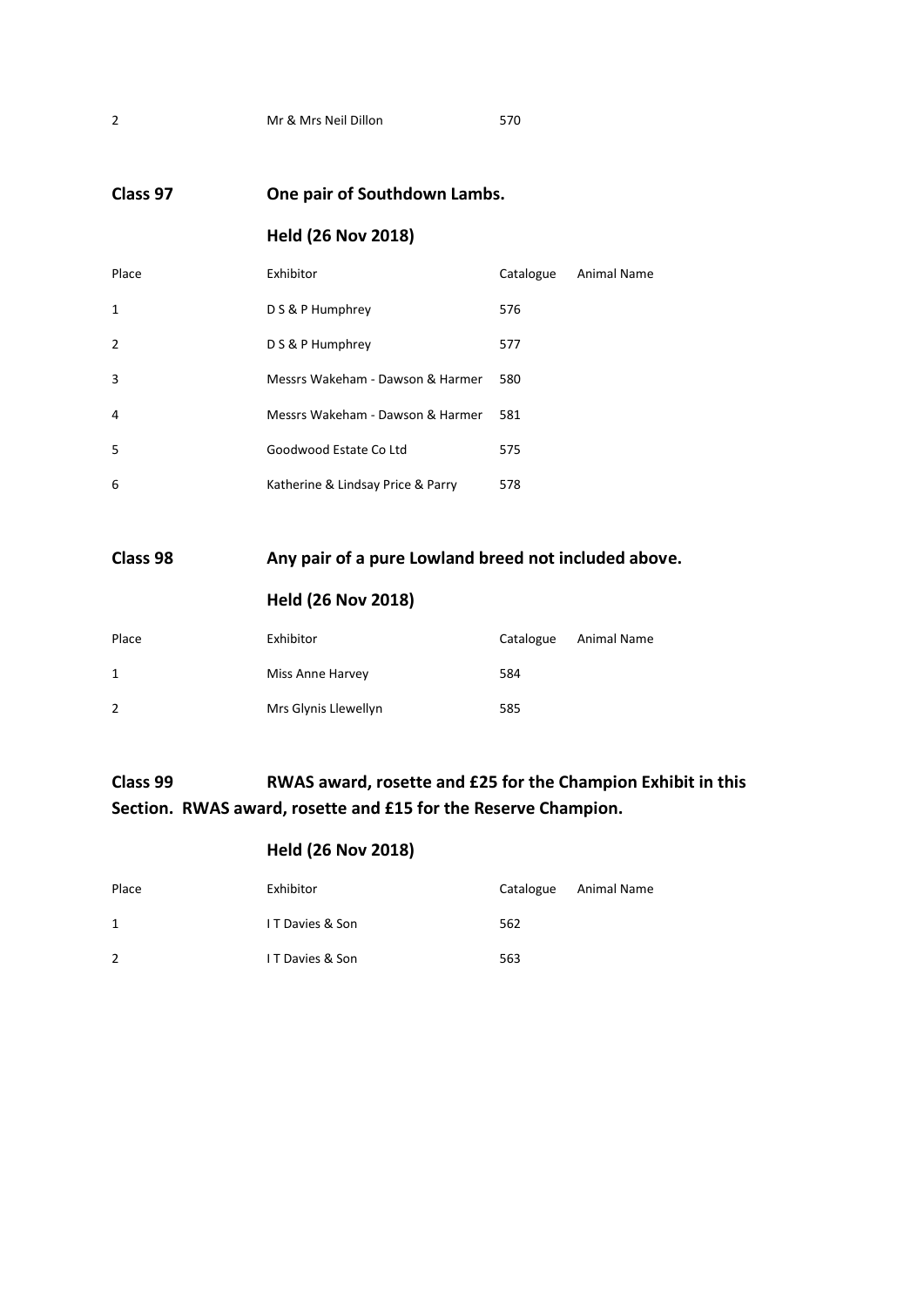# **Division Sheep:- Pure Continental Breeds Section**

**From (100) One pair of Pure British Traditional Texel Lambs.**

**To (106) RWAS award, rosette and £25 for the Champion Exhibit in this Section. RWAS award, rosette and £15 for the Reserve Champion.**

*06 Dec 2018 at 09:24*

### **Class 100 One pair of Pure British Traditional Texel Lambs.**

**Held (26 Nov 2018)**

| Place          | Exhibitor                  | Catalogue | Animal Name |
|----------------|----------------------------|-----------|-------------|
| 1              | Dyfan Clwyd Evans          | 586       |             |
| $\overline{2}$ | Mr Daniel Jerman           | 589       |             |
| 3              | P & C Houldey              | 587       |             |
| $\overline{4}$ | Mr & Mrs W A & A J Windsor | 590       |             |
| 5              | Mr Tomos R Hulme           | 588       |             |

**Class 101 One pair of Dutch Texel Lambs.**

#### **Held (26 Nov 2018)**

| Place          | Exhibitor              | Catalogue | <b>Animal Name</b> |
|----------------|------------------------|-----------|--------------------|
| 1              | Steve & Sara Gibbons   | 591       |                    |
| $\overline{2}$ | Jamie & Richard Jerman | 592       |                    |
| 3              | Mr Robin J Slade       | 594       |                    |
| 4              | Mr Hywel Williams      | 595       |                    |
| .5             | Mr Dafydd Lewis        | 593       |                    |

#### **Class 102 One Pair Of Blue Texel Lambs**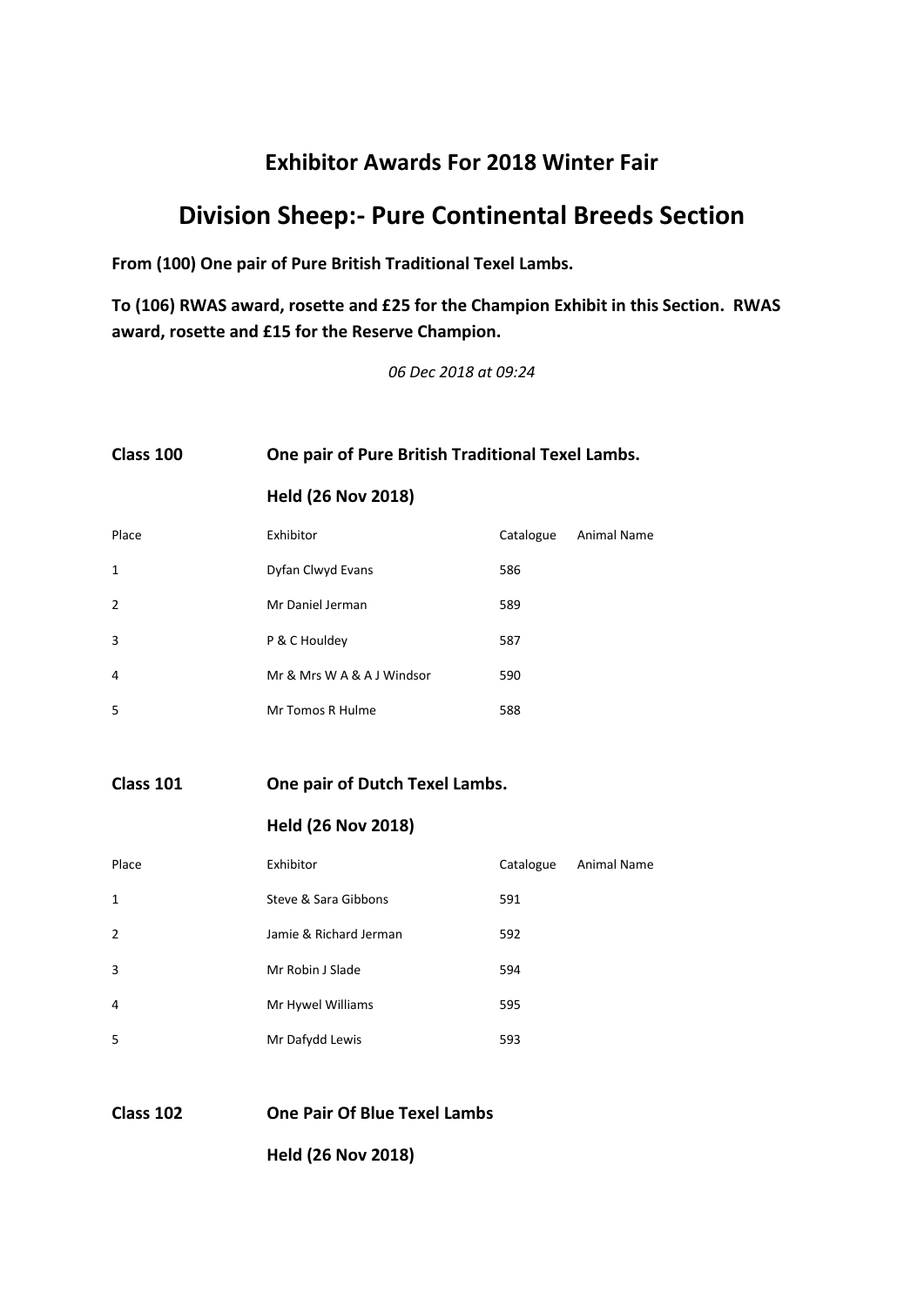| Place          | Exhibitor            | Catalogue | <b>Animal Name</b> |
|----------------|----------------------|-----------|--------------------|
| $\mathbf{1}$   | Mr Rhys Francis      | 599       |                    |
| $\overline{2}$ | Steve & Sara Gibbons | 601       |                    |
| 3              | Miss Nina Smith      | 605       |                    |
| 4              | Mr Hywel Williams    | 608       |                    |
| .5             | Miss Nina Smith      | 606       |                    |
| 6              | Mr Chris Davies      | 596       |                    |

**Class 103 One pair of Beltex Lambs.**

# **Held (26 Nov 2018)**

| Place          | Exhibitor                                | Catalogue | Animal Name |
|----------------|------------------------------------------|-----------|-------------|
| 1              | Mr Dafydd Lewis                          | 616       |             |
| $\overline{2}$ | Mr Hywel Williams                        | 619       |             |
| 3              | Mr Robin J Slade                         | 617       |             |
| 4              | Mr G T Davies                            | 610       |             |
| .5             | Jamie & Richard Jerman                   | 615       |             |
| 6              | Mr Robert Garth and Miss Sarah Priestley |           | 613         |

**Class 104 One Pair Of British Berrichon Lambs**

# **Held (26 Nov 2018)**

| Place          | Exhibitor       | Catalogue | Animal Name |
|----------------|-----------------|-----------|-------------|
| $\mathbf{1}$   | Mr David Gwynne | 622       |             |
| $\overline{2}$ | Miss Pip Parry  | 624       |             |
| 3              | Brechfa Farm    | 621       |             |

# **Class 105 Any pair of a pure Continental breed not included above.**

| Place | Exhibitor            | Catalogue | <b>Animal Name</b> |
|-------|----------------------|-----------|--------------------|
| 1     | Steve & Sara Gibbons | 625       |                    |
| 2     | Mrs Enfys Williams   | 627       |                    |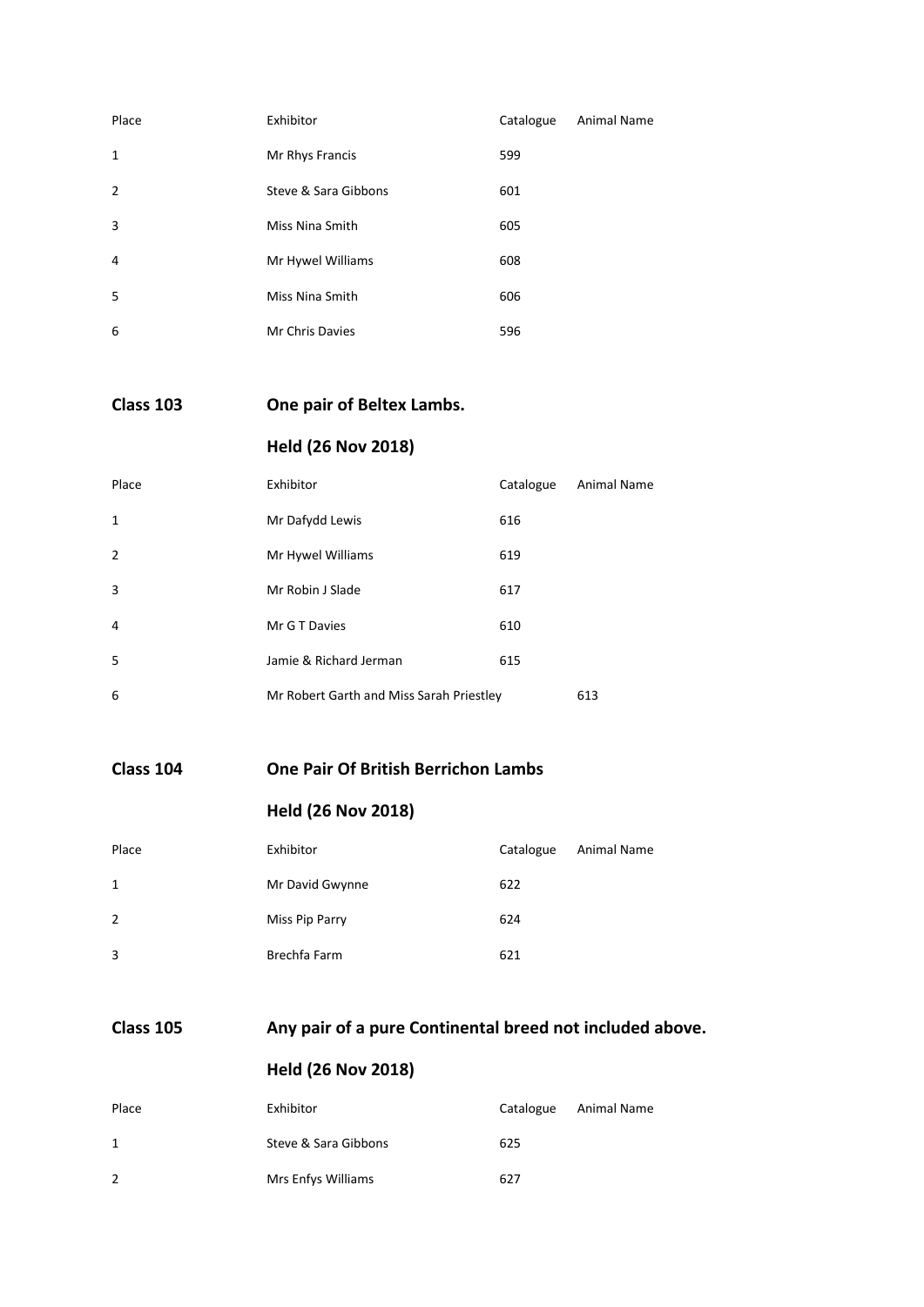# **Class 106 RWAS award, rosette and £25 for the Champion Exhibit in this Section. RWAS award, rosette and £15 for the Reserve Champion.**

| Place | Exhibitor            | Catalogue | Animal Name |
|-------|----------------------|-----------|-------------|
| 1     | Steve & Sara Gibbons | 591       |             |
| 2     | Mr Dafydd Lewis      | 616       |             |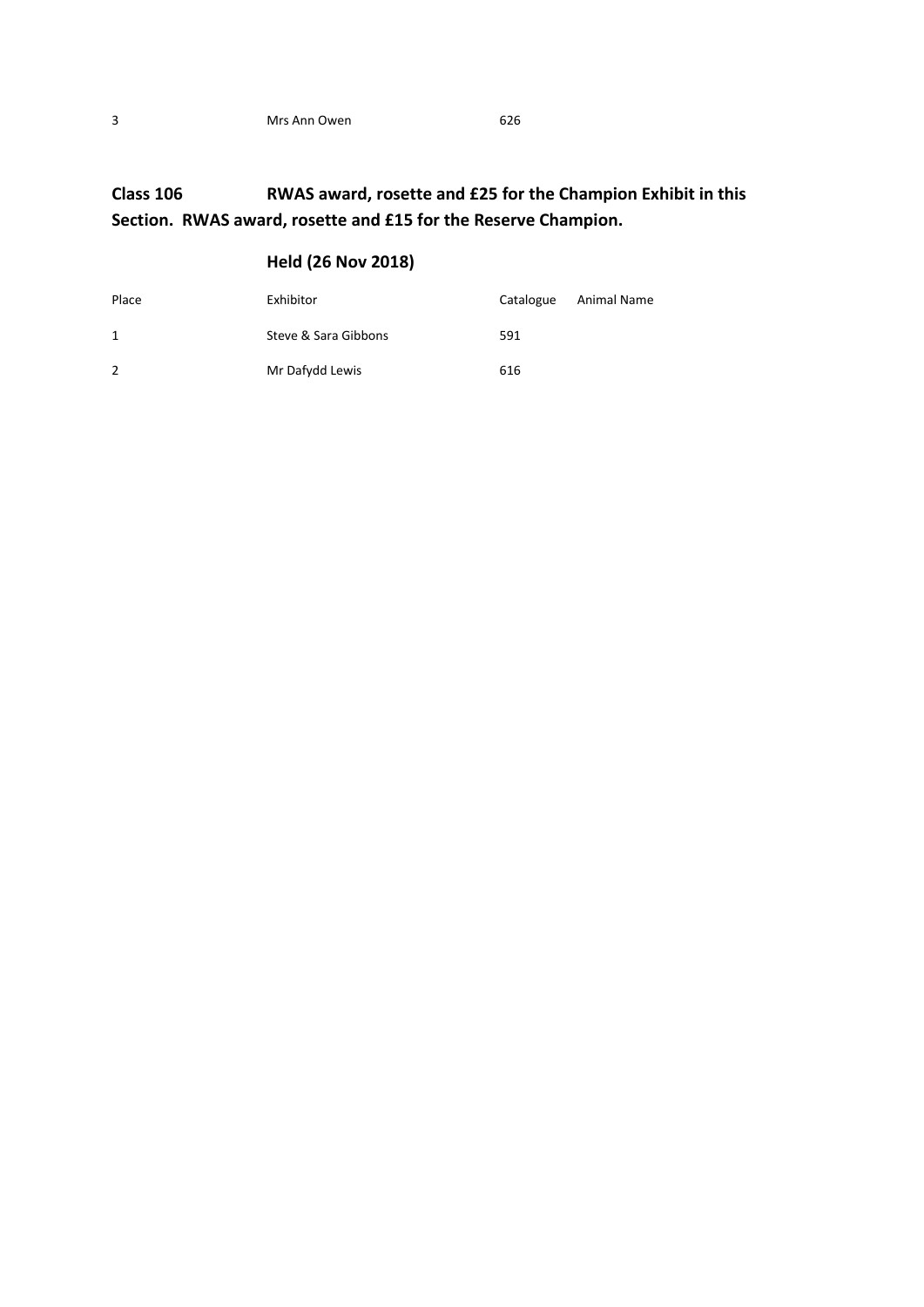# **Division Sheep:- Butchers' Weights Section**

**From (107) One pair of Lambs up to and including 73.5 kg.**

**To (115) The David and Ivy Bishop Perpetual Trophy, RWAS award, rosette and £25 for the Champion Exhibit in this Section. RWAS award, rosette and £15 for the Reserve Champion.**

*06 Dec 2018 at 09:24*

# **Class 107 One pair of Lambs up to and including 73.5 kg.**

**Held (26 Nov 2018)**

| Place          | Exhibitor                                | Catalogue | <b>Animal Name</b> |
|----------------|------------------------------------------|-----------|--------------------|
| $\mathbf{1}$   | Mr Dafydd Lewis                          | 662       |                    |
| $\overline{2}$ | Mr Robert Garth and Miss Sarah Priestley |           | 645                |
| 3              | <b>Mr Tirion Griffiths</b>               | 651       |                    |
| 4              | Mr Robin J Slade                         | 677       |                    |
| 5              | Miss Rebecca Armstrong                   | 628       |                    |
| 6              | Mr & Mrs Gwynne & Linda Davies           | 637       |                    |

**Class 108 One pair of Lambs 74 kg to 79.5 kg inclusive.**

| Place          | Exhibitor          | Catalogue | <b>Animal Name</b> |
|----------------|--------------------|-----------|--------------------|
| 1              | Mr Robin J Slade   | 679       |                    |
| $\overline{2}$ | Dyfan Clwyd Evans  | 642       |                    |
| 3              | Mr Hywel Williams  | 684       |                    |
| $\overline{4}$ | Mr Dafydd Lewis    | 663       |                    |
| 5              | Mrs Enfys Williams | 682       |                    |
| 6              | T & K Coney & Sons | 630       |                    |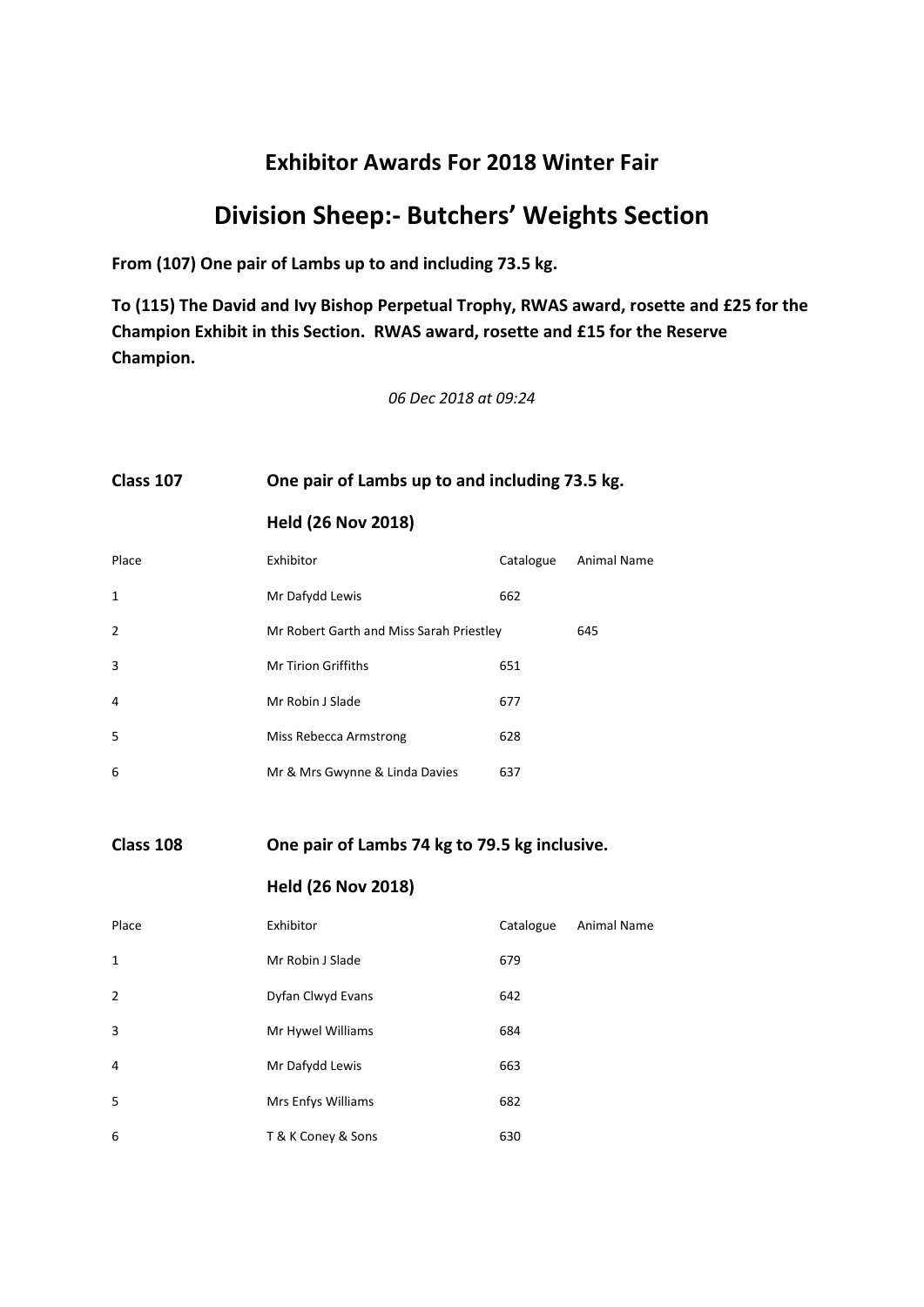# **Class 109 One pair of Lambs 80 kg to 85.5 kg inclusive.**

# **Held (26 Nov 2018)**

| Place          | Exhibitor                                | Catalogue | Animal Name |
|----------------|------------------------------------------|-----------|-------------|
| $\mathbf{1}$   | Mr Dafydd Lewis                          | 664       |             |
| $\overline{2}$ | Jamie & Richard Jerman                   | 658       |             |
| 3              | Mr Robert Garth and Miss Sarah Priestley |           | 646         |
| 4              | Dyfan Clwyd Evans                        | 643       |             |
| -5             | Mr Rhys Lewis                            | 668       |             |
| 6              | Mr Robin J Slade                         | 678       |             |

# **Class 110 One pair of Lambs 86 kg to 90.5 kg inclusive.**

# **Held (26 Nov 2018)**

| Place          | Exhibitor                      | Catalogue | <b>Animal Name</b> |
|----------------|--------------------------------|-----------|--------------------|
| 1              | Jamie & Richard Jerman         | 659       |                    |
| $\overline{2}$ | Mr Hywel Williams              | 683       |                    |
| 3              | Mr Robin J Slade               | 681       |                    |
| 4              | Mr & Mrs Gwynne & Linda Davies | 638       |                    |
| 5              | Mr William Gittoes             | 650       |                    |
| 6              | IT Davies & Son                | 634       |                    |

# **Class 111 One pair of Lambs 91 kg to 97 kg inclusive.**

| Place         | Exhibitor              | Catalogue | <b>Animal Name</b> |
|---------------|------------------------|-----------|--------------------|
| $\mathbf{1}$  | Mr Dafydd Lewis        | 665       |                    |
| $\mathcal{P}$ | Mr Dafydd Lewis        | 666       |                    |
| 3             | Mr Robert Lewis        | 670       |                    |
| 4             | P & C Houldey          | 656       |                    |
| 5             | I & C Morgan           | 697       |                    |
| 6             | Mr Christopher Paddock | 673       |                    |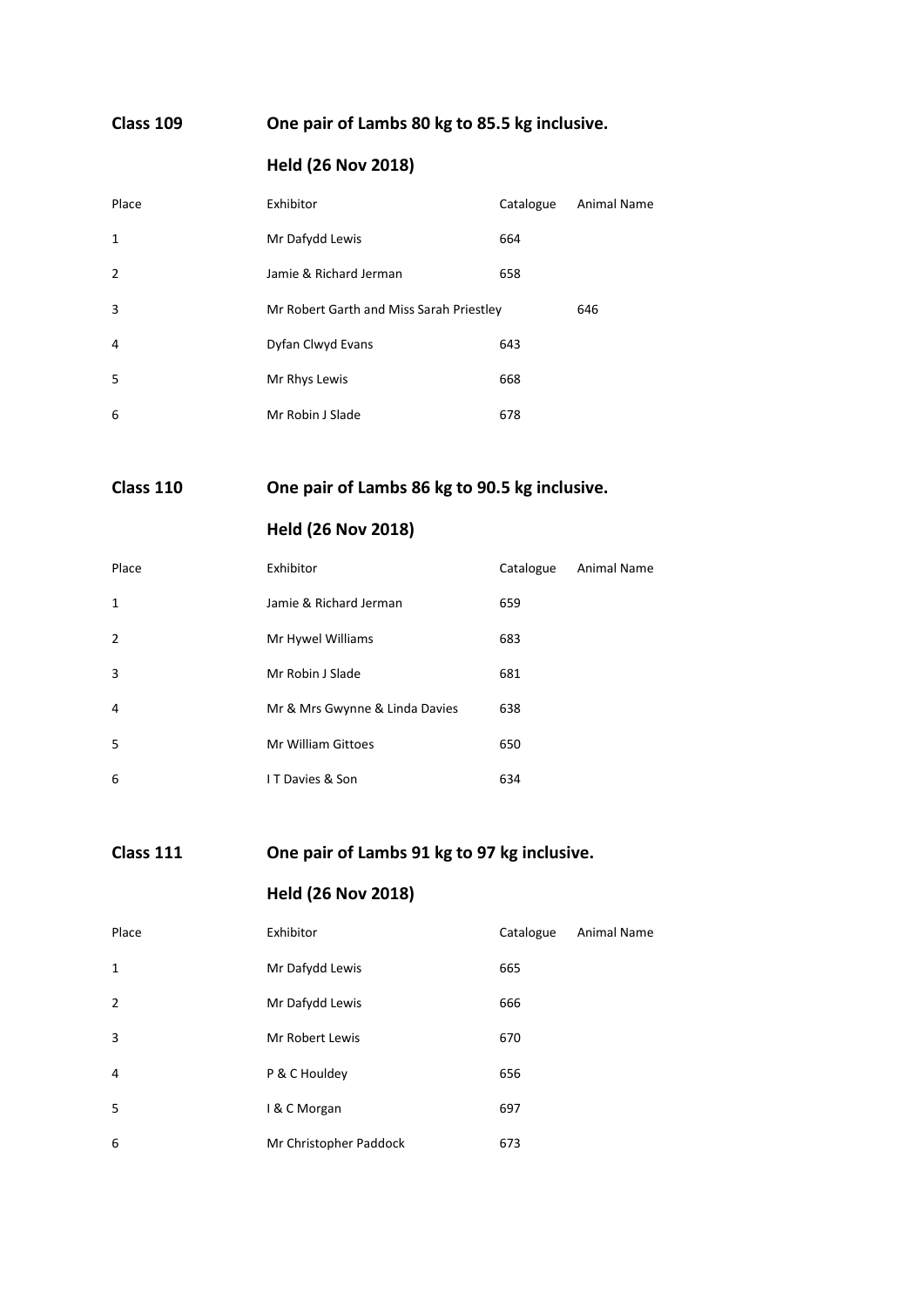#### **Class 112 One pair of lambs 97.1 kg to 105 kg inclusive.**

#### **Held (26 Nov 2018)**

| Place          | Exhibitor                                | Catalogue | Animal Name |
|----------------|------------------------------------------|-----------|-------------|
| $\mathbf{1}$   | Mr Robert Garth and Miss Sarah Priestley |           | 647         |
| $\overline{2}$ | Mr Hugh Morgan                           | 671       |             |
| 3              | P & C Houldey                            | 657       |             |
| 4              | Mr Dafydd Lewis                          | 667       |             |

# **Class 113 One pair of Wether Lambs 105kg or under untrimmed except for squaring of the tail. (Entries in this class are not permitted to enter any other class).**

#### **Held (26 Nov 2018)**

| Place          | Exhibitor                                | Catalogue | Animal Name |
|----------------|------------------------------------------|-----------|-------------|
| 1              | Mr Robert Garth and Miss Sarah Priestley |           | 688         |
| $\overline{2}$ | Mr Christopher Paddock                   | 691       |             |
| 3              | Mr & Mrs D W & L E Morgan                | 690       |             |
| $\overline{4}$ | P & C Houldey                            | 689       |             |
| 5              | T & K Coney & Sons                       | 686       |             |

**Class 114 One pair of Lambs, any weight, untrimmed except for squaring of the tail, owned, entered and shown by the exhibitor. Confined to exhibitors that have not won a 1st, 2nd or 3rd prize in the Butchers' Weights Section (formerly the Crossbred Section) at a previous RWAS Winter Fair.**

| Place          | Exhibitor                        | Catalogue | Animal Name |
|----------------|----------------------------------|-----------|-------------|
| $\mathbf{1}$   | <b>Mssrs Shan Rosalind Jones</b> | 696       |             |
| $\overline{2}$ | Mssrs Shan Rosalind Jones        | 695       |             |
| 3              | Mrs Ann Owen                     | 698       |             |
| 4              | Bethan & Ffion James             | 694       |             |
| 5              | Mr & Mrs David & Caroline Evans  | 692       |             |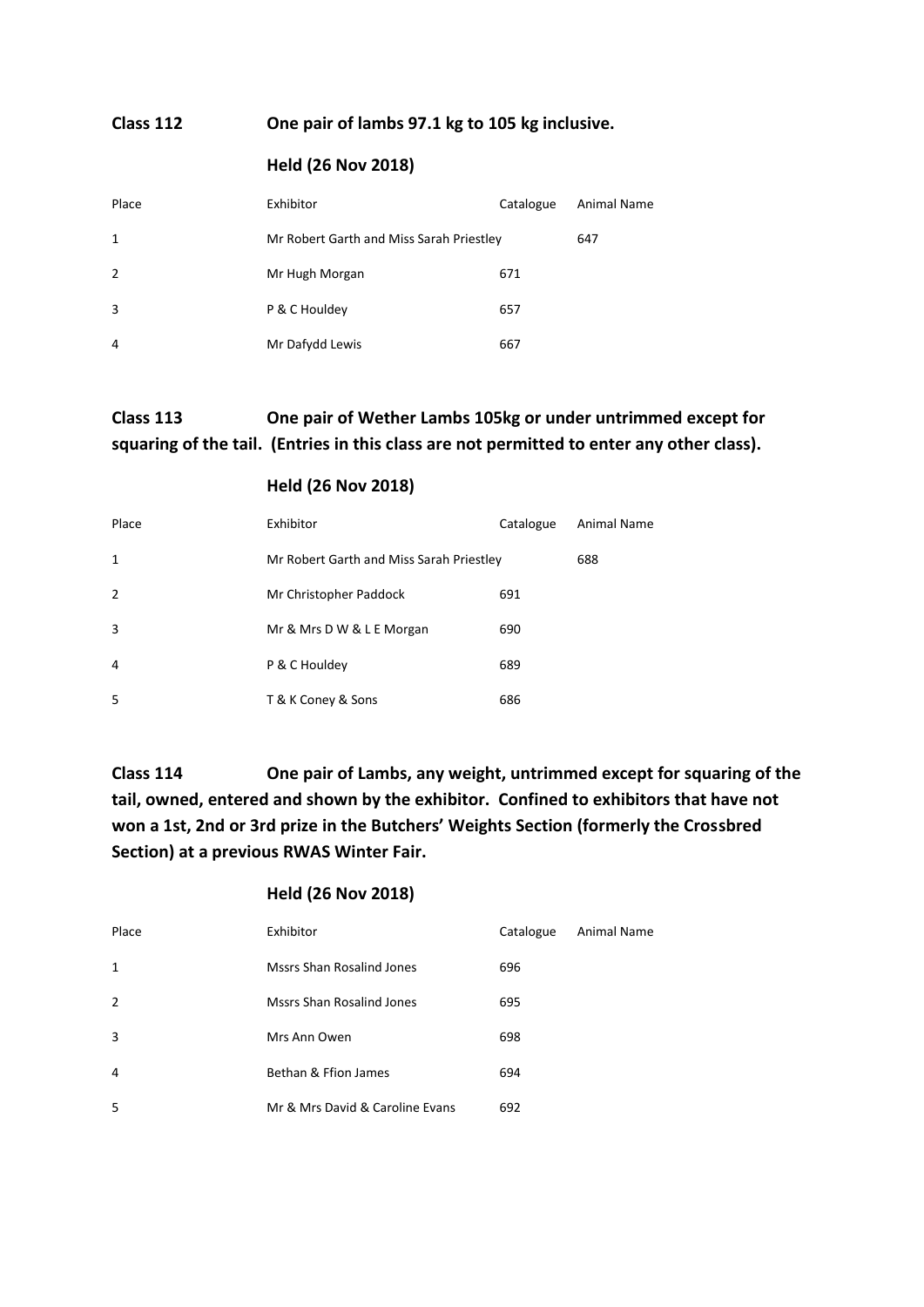**Class 115 The David and Ivy Bishop Perpetual Trophy, RWAS award, rosette and £25 for the Champion Exhibit in this Section. RWAS award, rosette and £15 for the Reserve Champion.**

| Place         | Exhibitor              | Catalogue | Animal Name |
|---------------|------------------------|-----------|-------------|
| 1             | Jamie & Richard Jerman | 659       |             |
| $\mathcal{P}$ | Mr Robin J Slade       | 679       |             |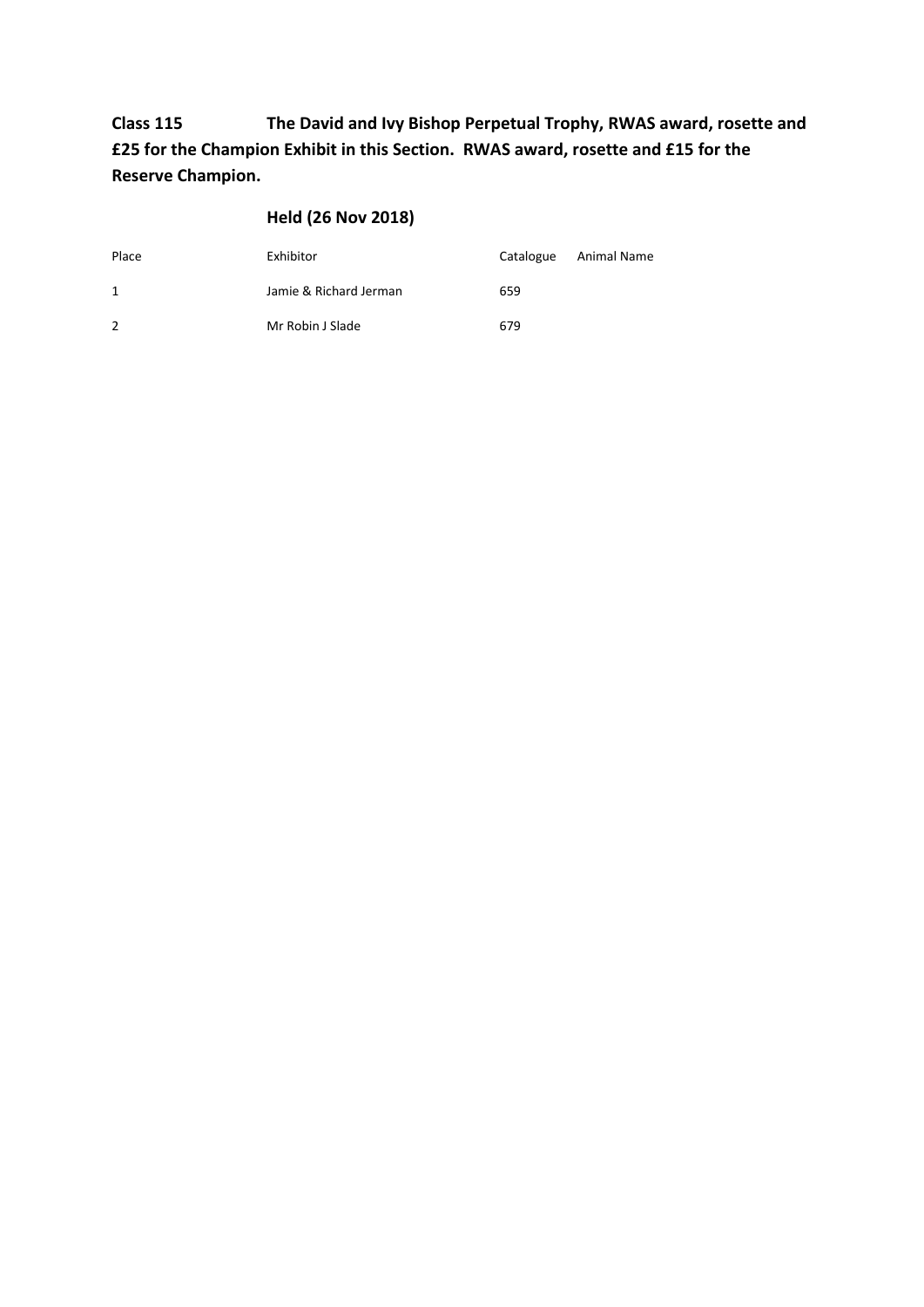# **Division Sheep:- CHAMPIONSHIP JUDGE**

**From (116) RWAS award for the Champion British Native exhibit at the Winter Fair.**

**To (119) Highest number of points**

*06 Dec 2018 at 09:24*

### **Class 116 RWAS award for the Champion British Native exhibit at the Winter Fair.**

#### **Held (27 Nov 2018)**

| Place | Exhibitor              | Catalogue | Animal Name |
|-------|------------------------|-----------|-------------|
| 1     | Steve & Sara Gibbons   | 591       |             |
| 2     | Jamie & Richard Jerman | 659       |             |

# **Class 117 RWAS Perpetual Trophy, Certificate, rosette and £200 for the Supreme Champion. RWAS Perpetual Trophy, Certificate, rosette and £100 for the Reserve Supreme Champion.**

#### **Held (27 Nov 2018)**

| Place | Exhibitor                           | Catalogue | Animal Name |
|-------|-------------------------------------|-----------|-------------|
| 1     | Mr & Ms Elvet & Kate Jones & Hovers | -320      |             |
| 2     | TC&AJTyne                           | 393       |             |

# **Class 118 Overall Champion of the Pure Hill & Upland Section and the Welsh Mountain Breeds Section**

| Place          | Exhibitor                           |     | Catalogue Animal Name |
|----------------|-------------------------------------|-----|-----------------------|
| 1              | I T Davies & Son                    | 562 |                       |
| $\overline{2}$ | Mr & Ms Elvet & Kate Jones & Hovers | 320 |                       |